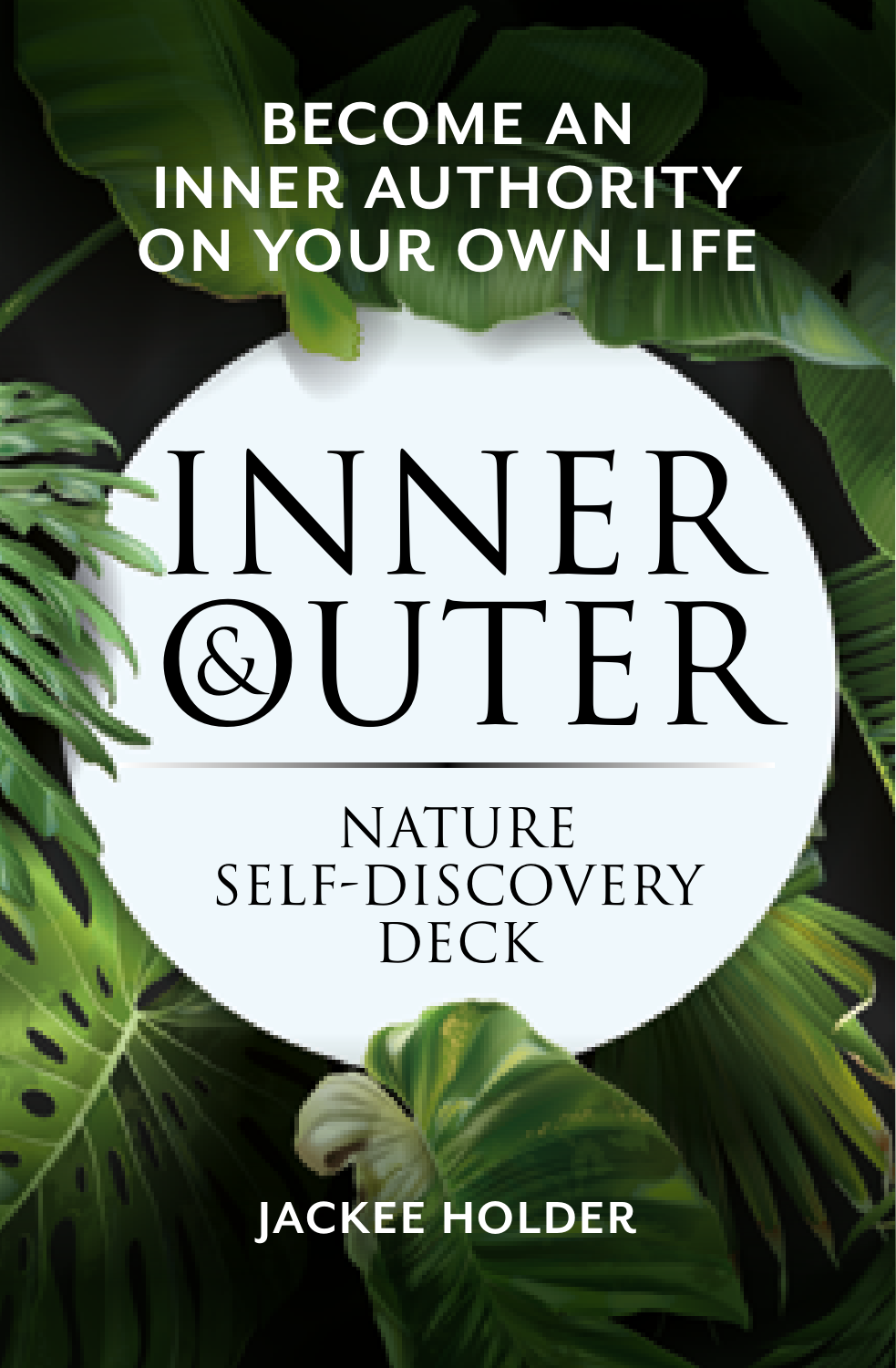

Welcome to the Inner and Outer Nature Self Discovery Card Deck. The 49 questions inspired by nature and trees will help you explore the rhythms, cycles and metaphors embedded in nature to unearth better solutions, spark ideas and inspire your life.

Nature is important for your mental health and wellbeing. Use the cards to gain different perspectives into everyday issues and dilemmas.

Shuffle the deck, select a question that excites you, turn the question over in your mind, breathe, then free write for five minutes. Alternatively select a random question from the deck and see where the prompt takes you.

#### **JACKEE HOLDER**

**Coach Writer & Nature Urbanist www.jackeeholder.com @ jackeeholderinspires**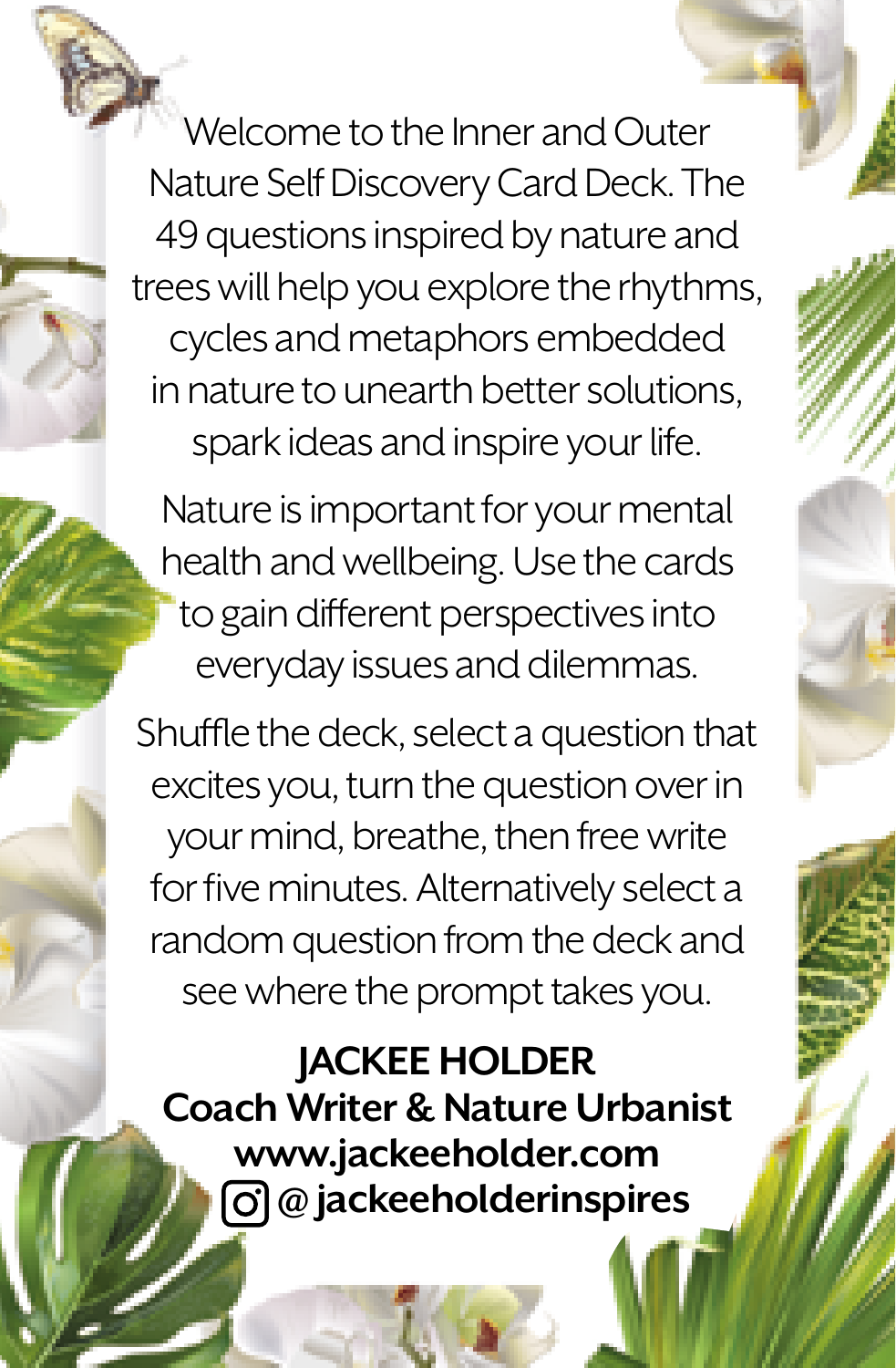

#### **Journal the word 'Nature'**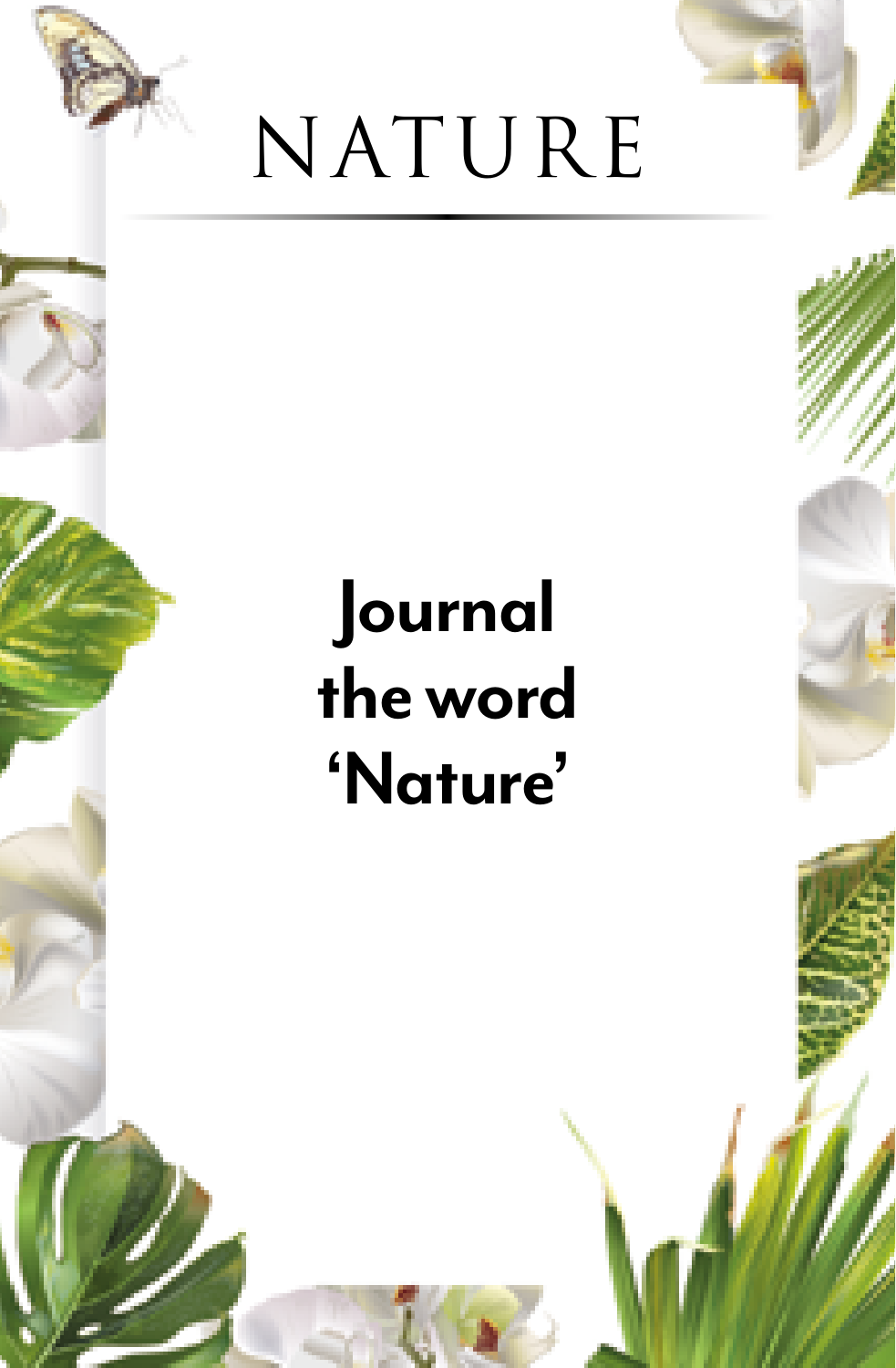

# **Write a sensual description of your favourite place in nature where you experience calm as if you were describing it out loud to a stranger for the first time.**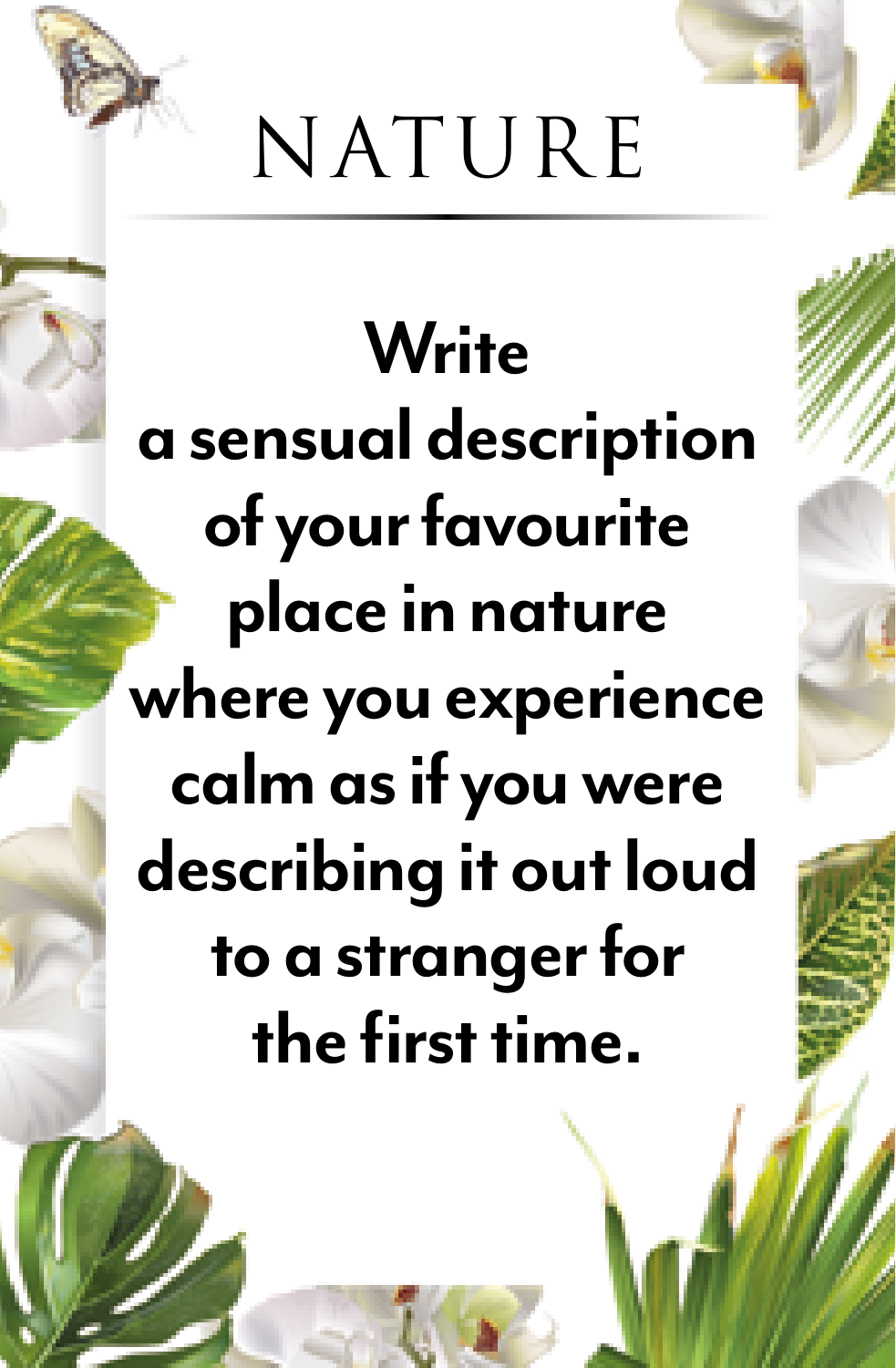

**What places in nature have shaped you?** 

**How has this impacted your relationship with nature today?**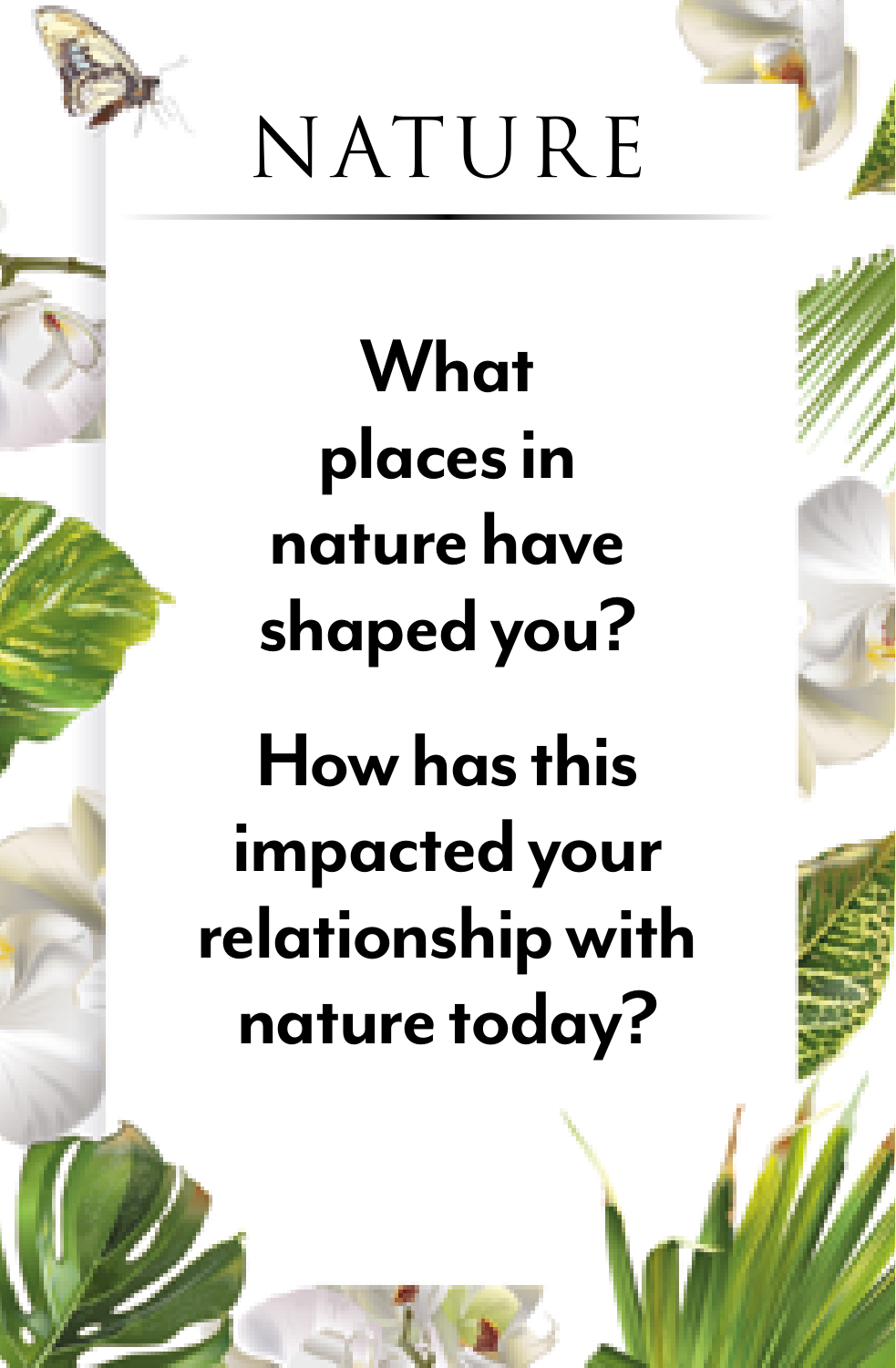

# **Who are you and who do you become when you allow yourself to be deeply connected and appreciative of nature and the outdoors?**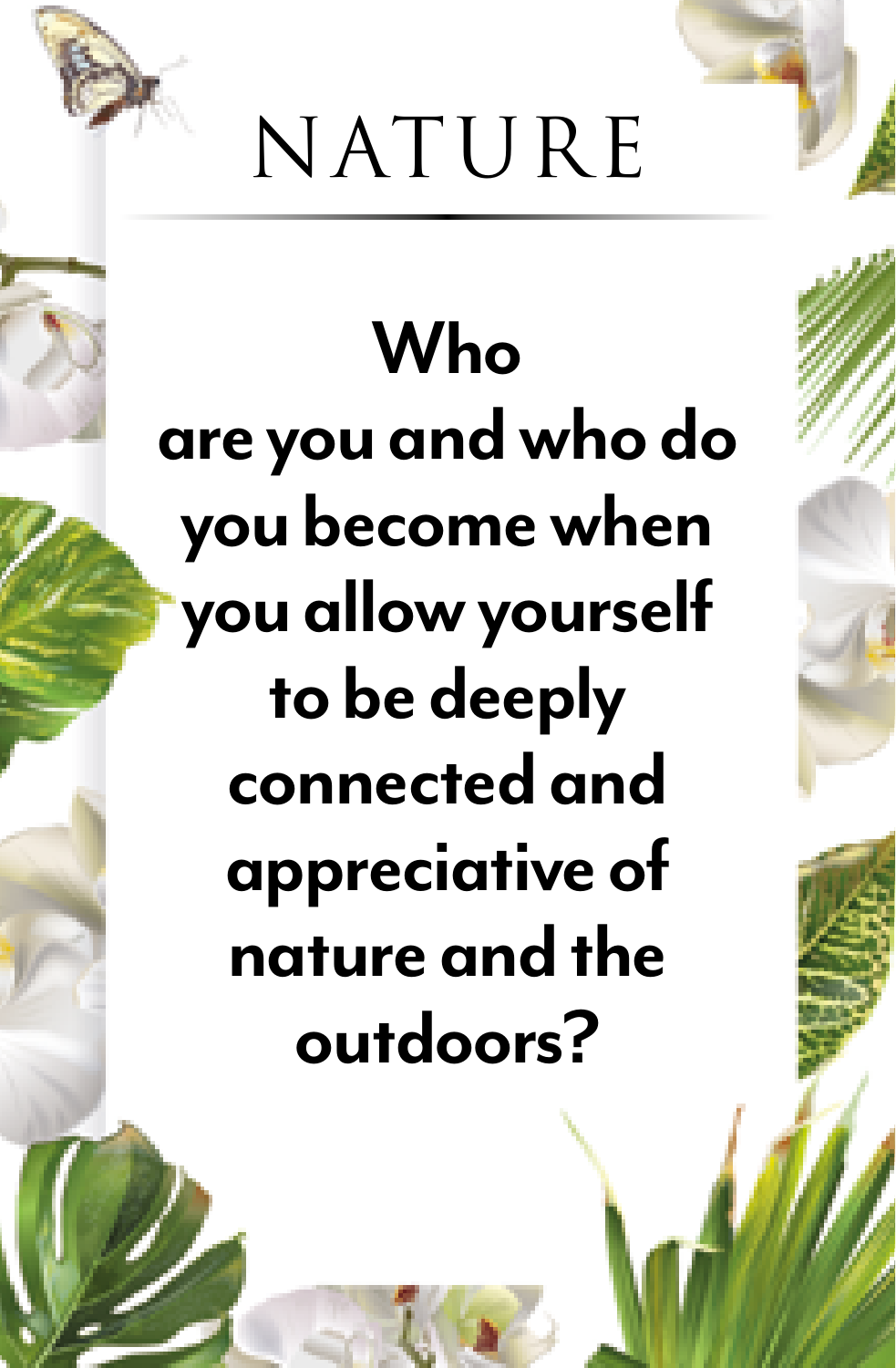

# **What restorative qualities could you draw from one of the four seasons that could be applied positively in your life right now?**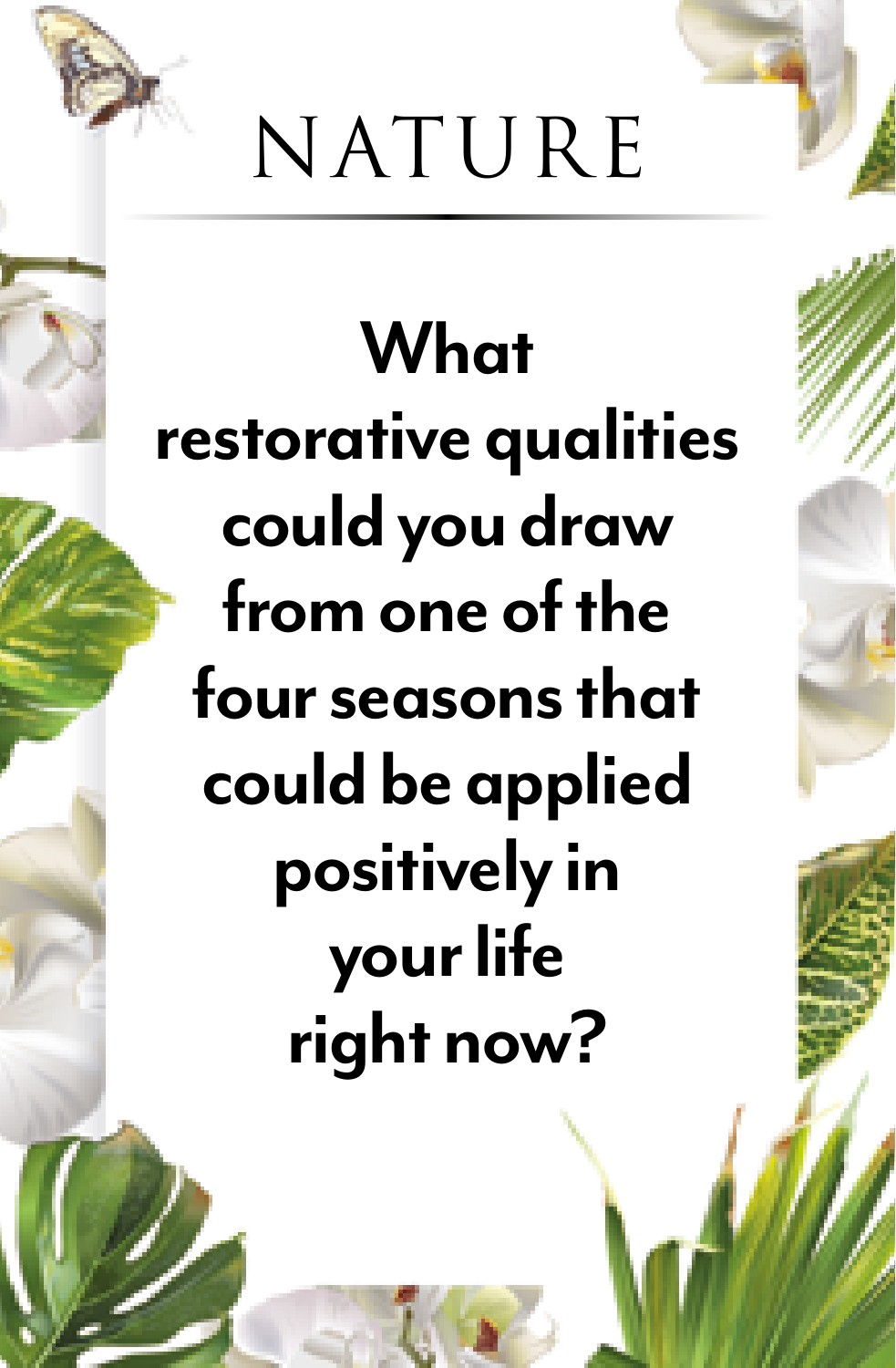

**What would the 'rain' have to say about your current challenge or opportunity?**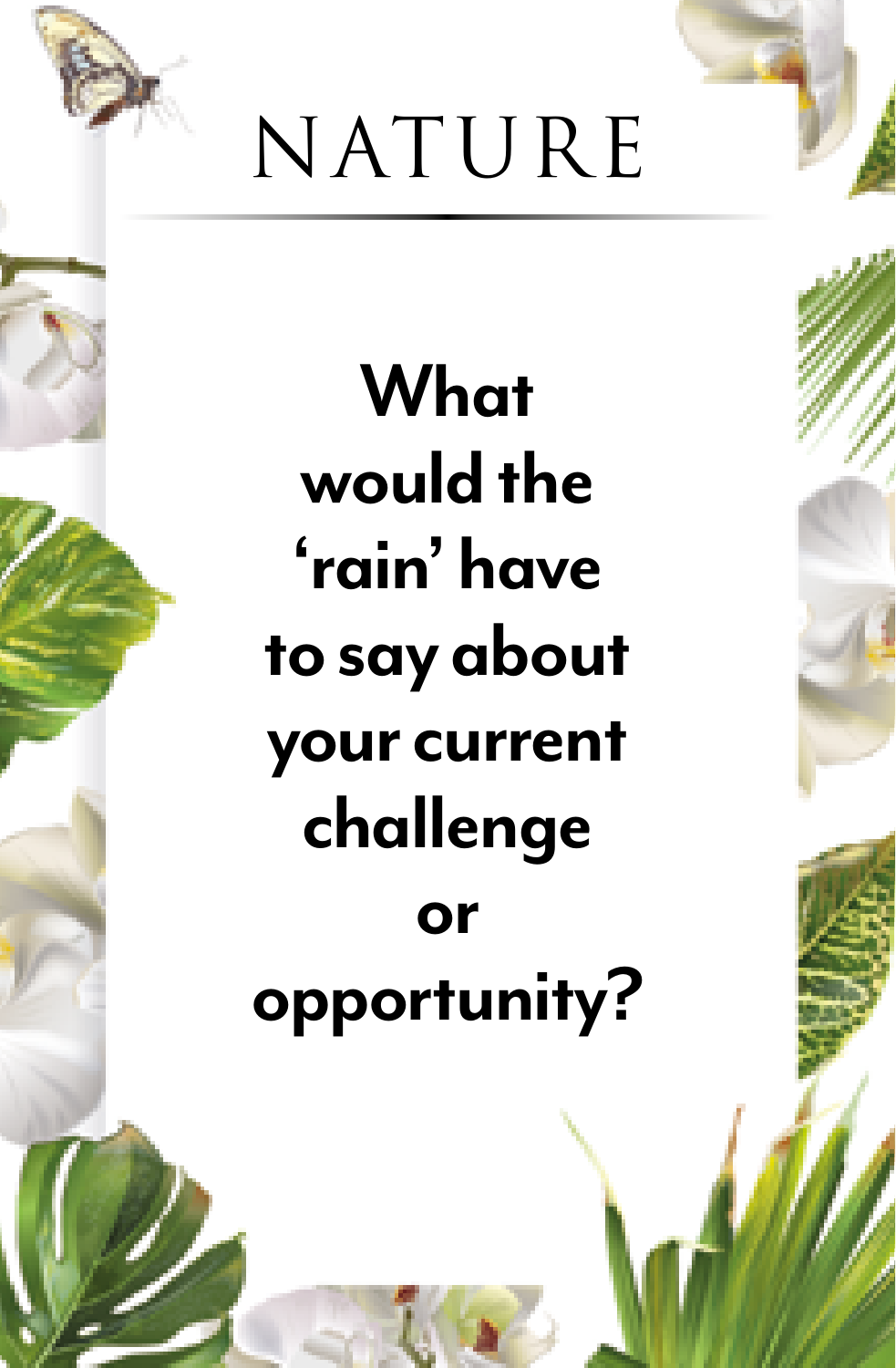

#### **Journal the word 'Seed'**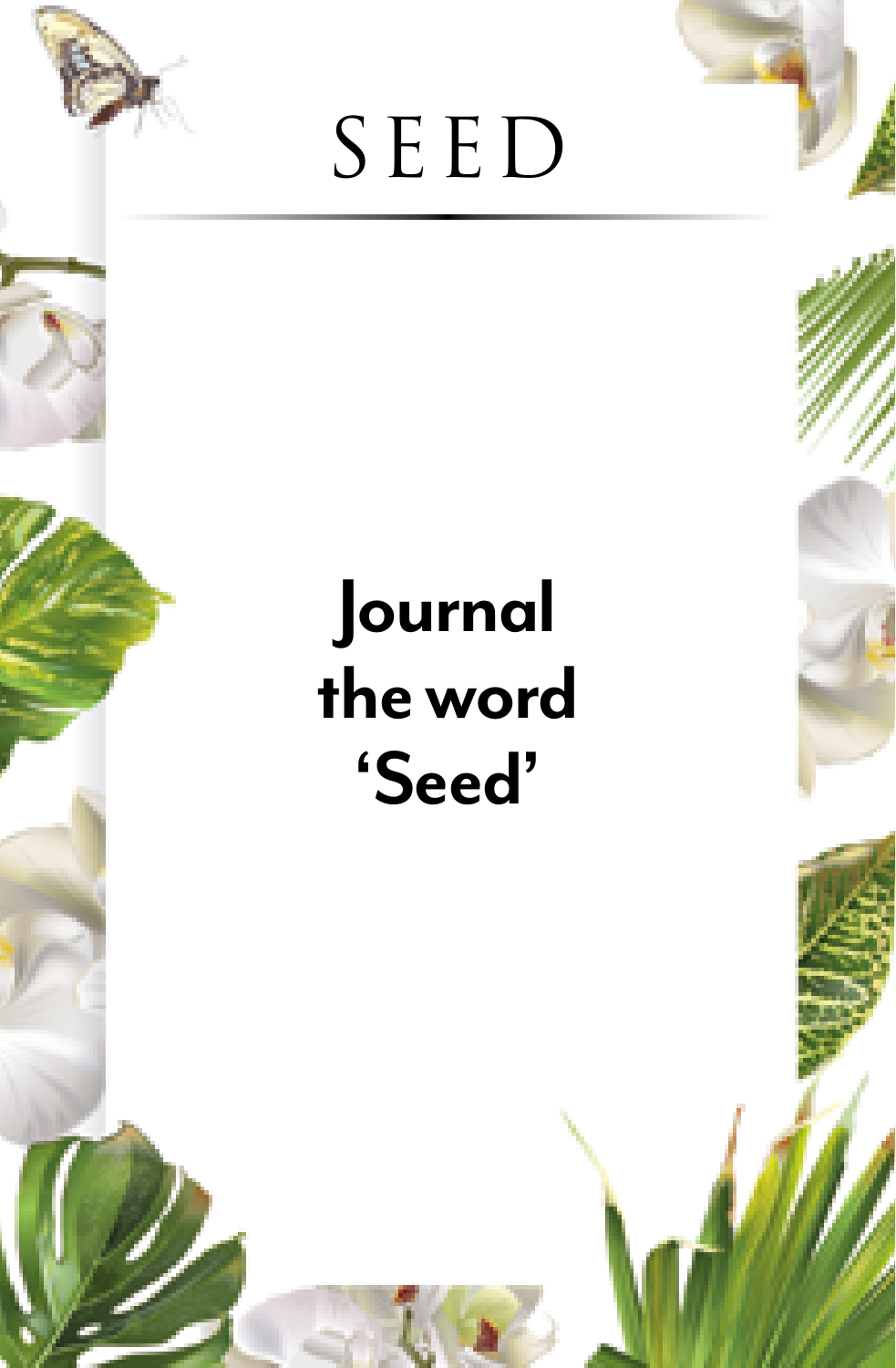

#### **What ideas or projects would be better served if viewed as seeds?**

 **…to be planted now or later?**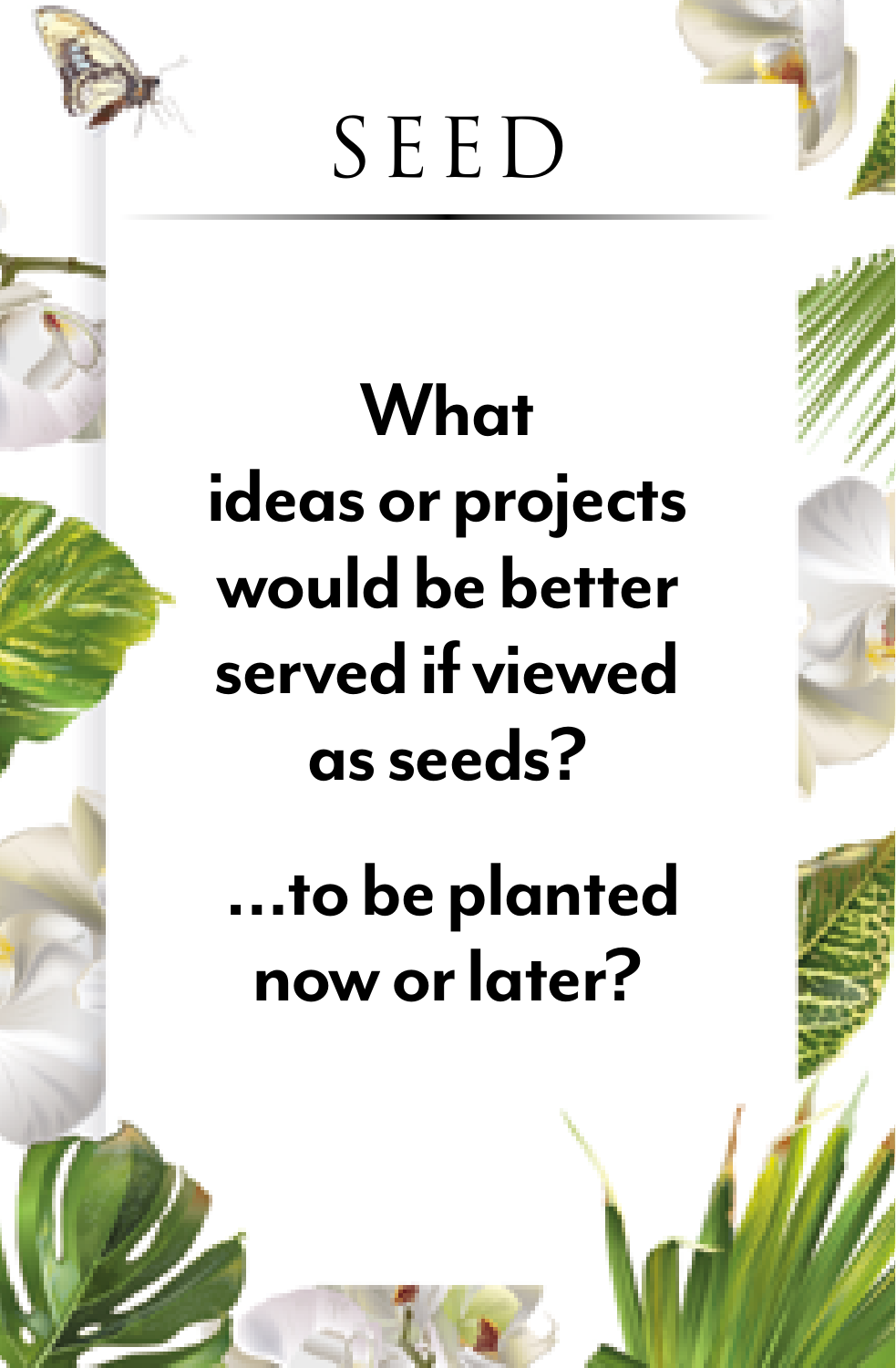

#### **Where are the fertile environments in your life right now?**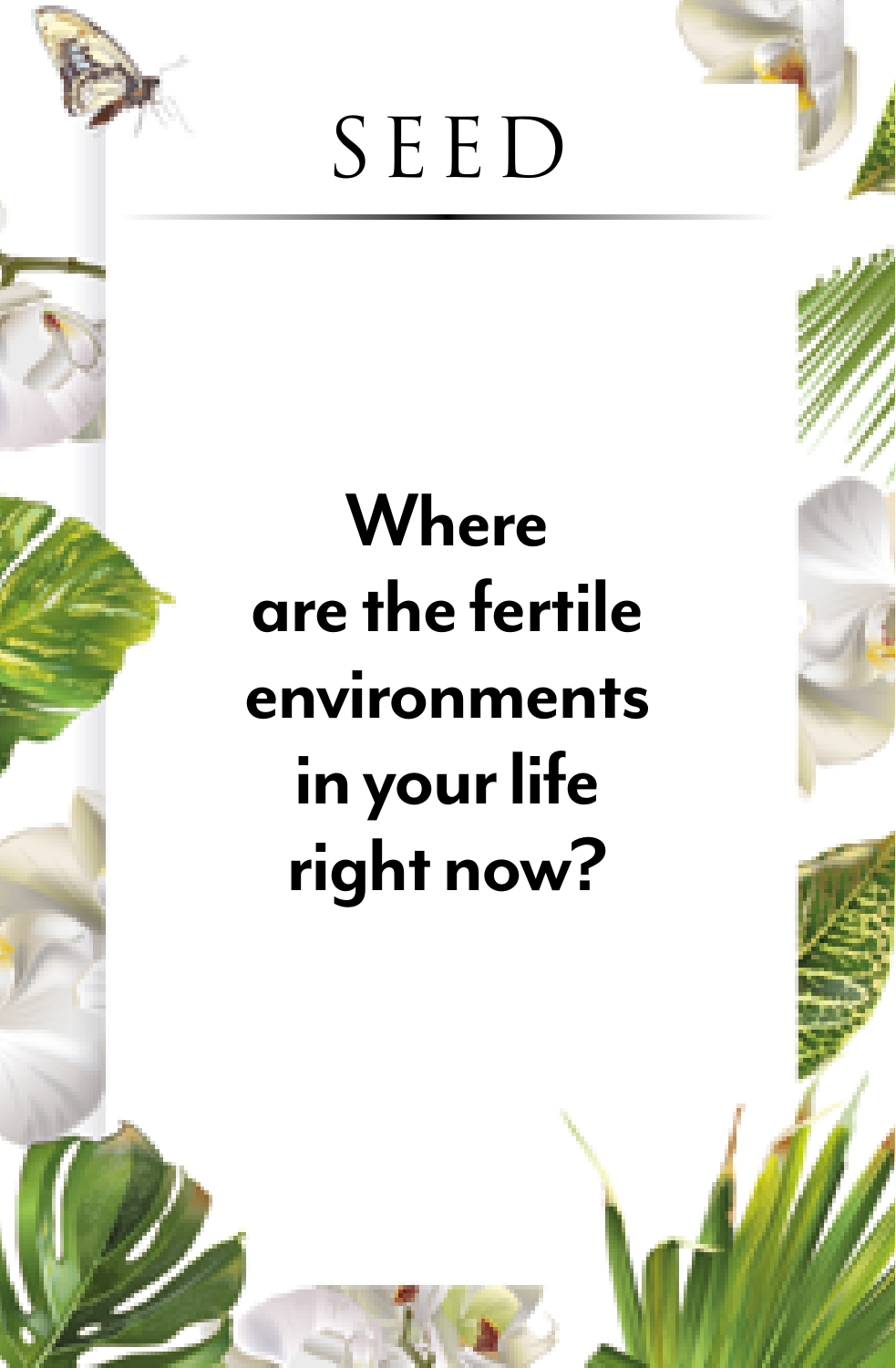

## **If you had to choose one small seed like action, what small seed would you start with?**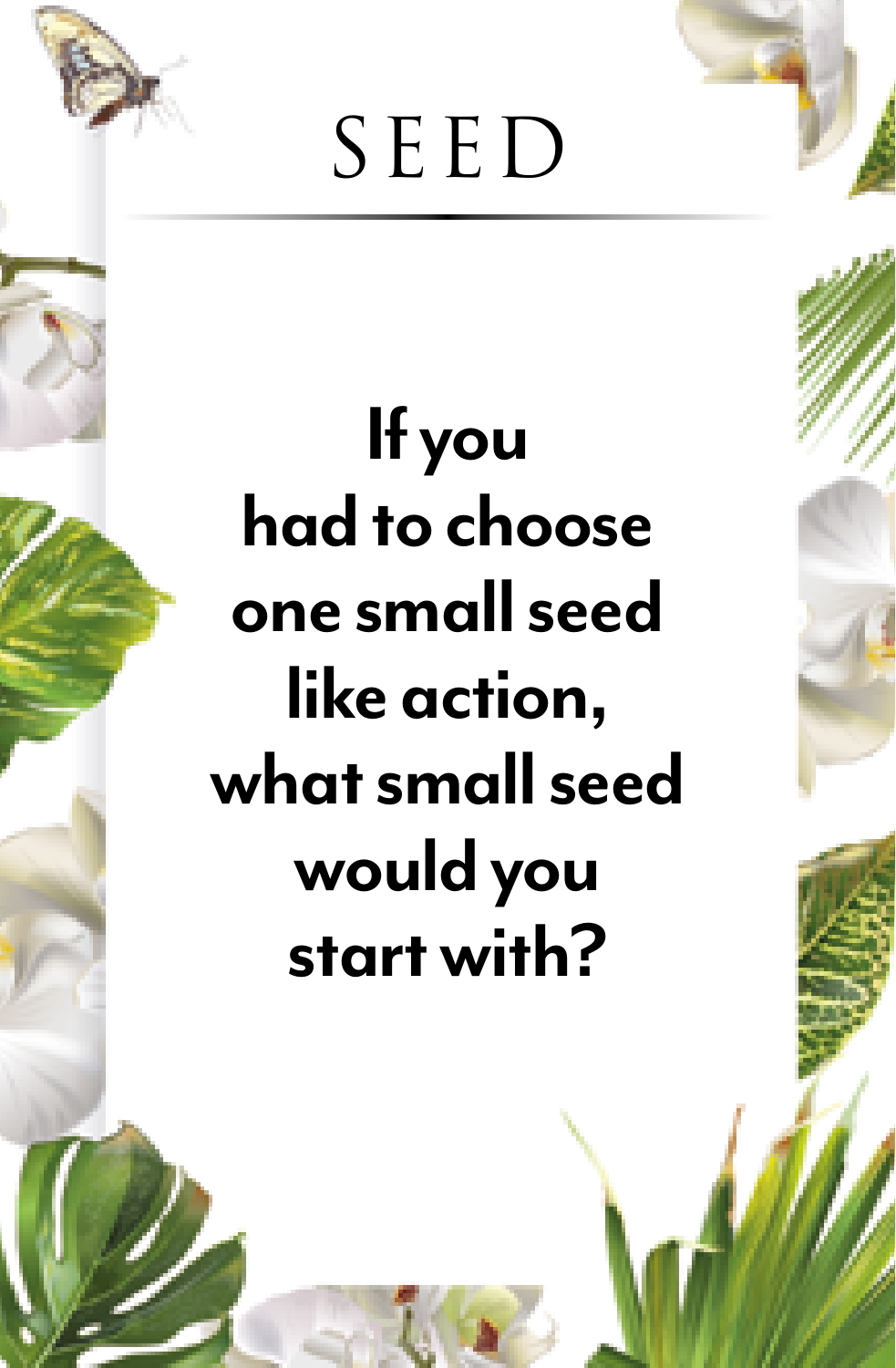

#### **How would your 'Wild' self respond to the issue you are faced with?**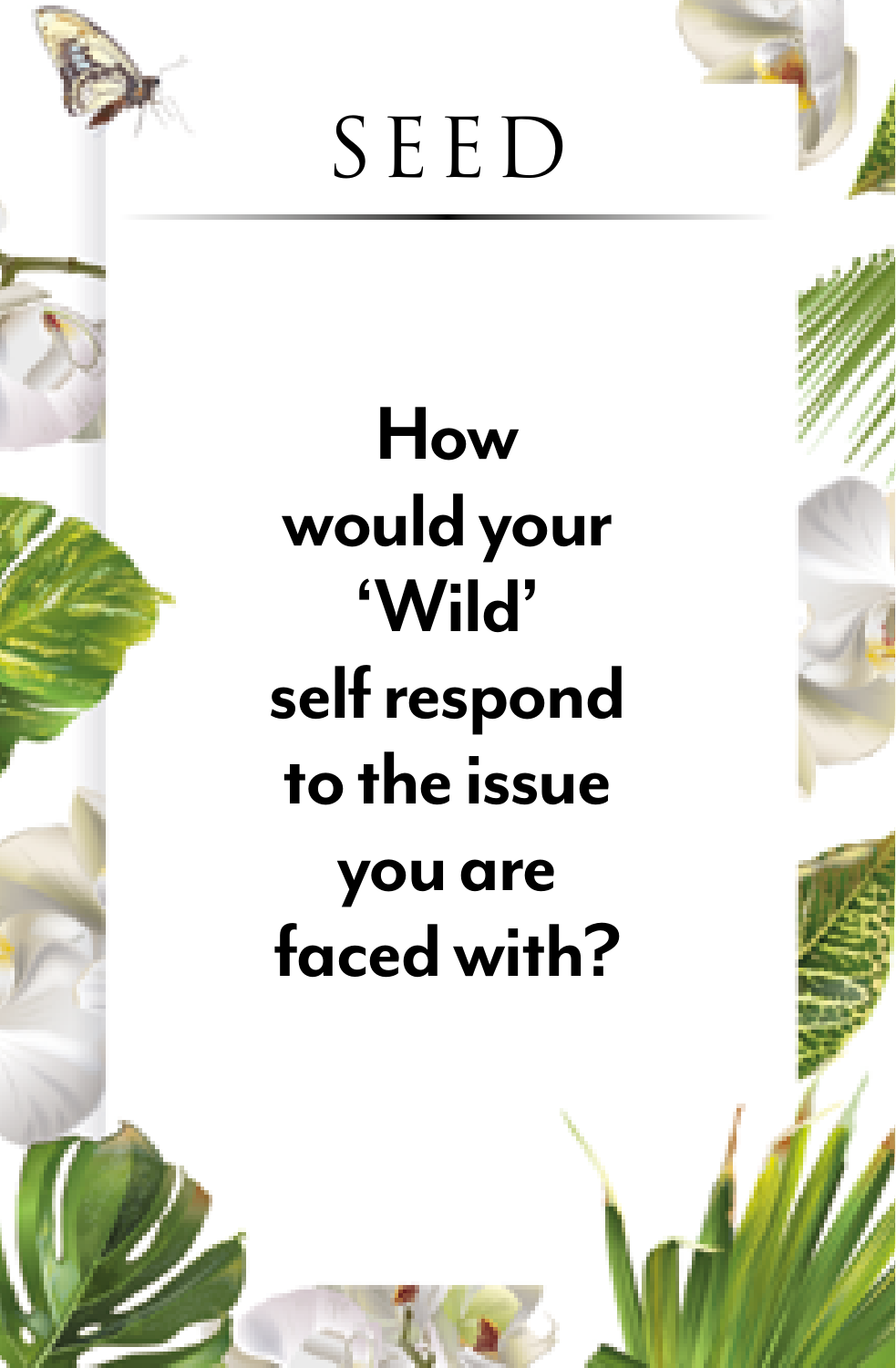

#### **What are your wildest dreams?**

#### **Put pen to paper and seed your wildest dream on the pages.**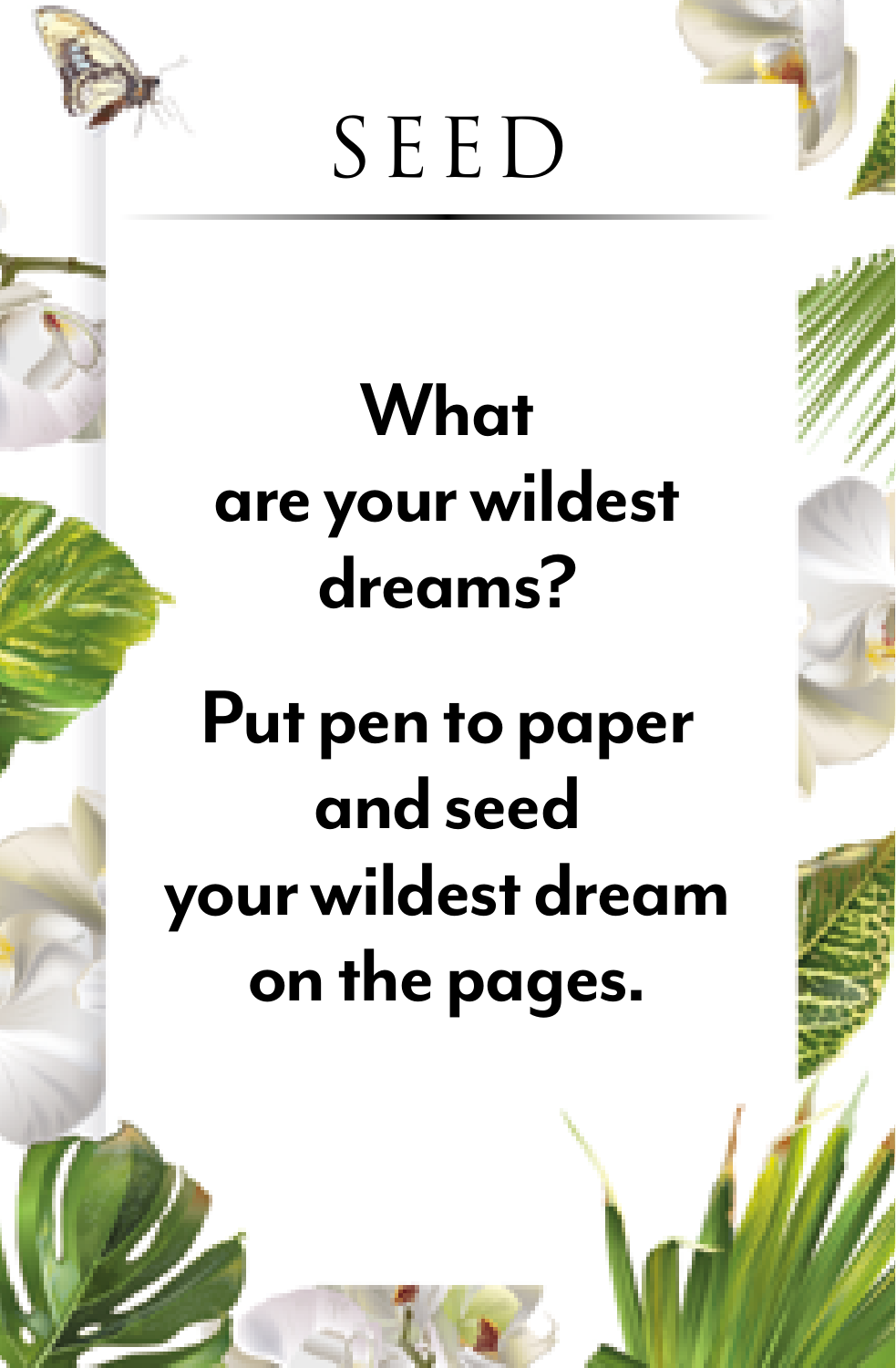

#### **Journal the word 'Root'**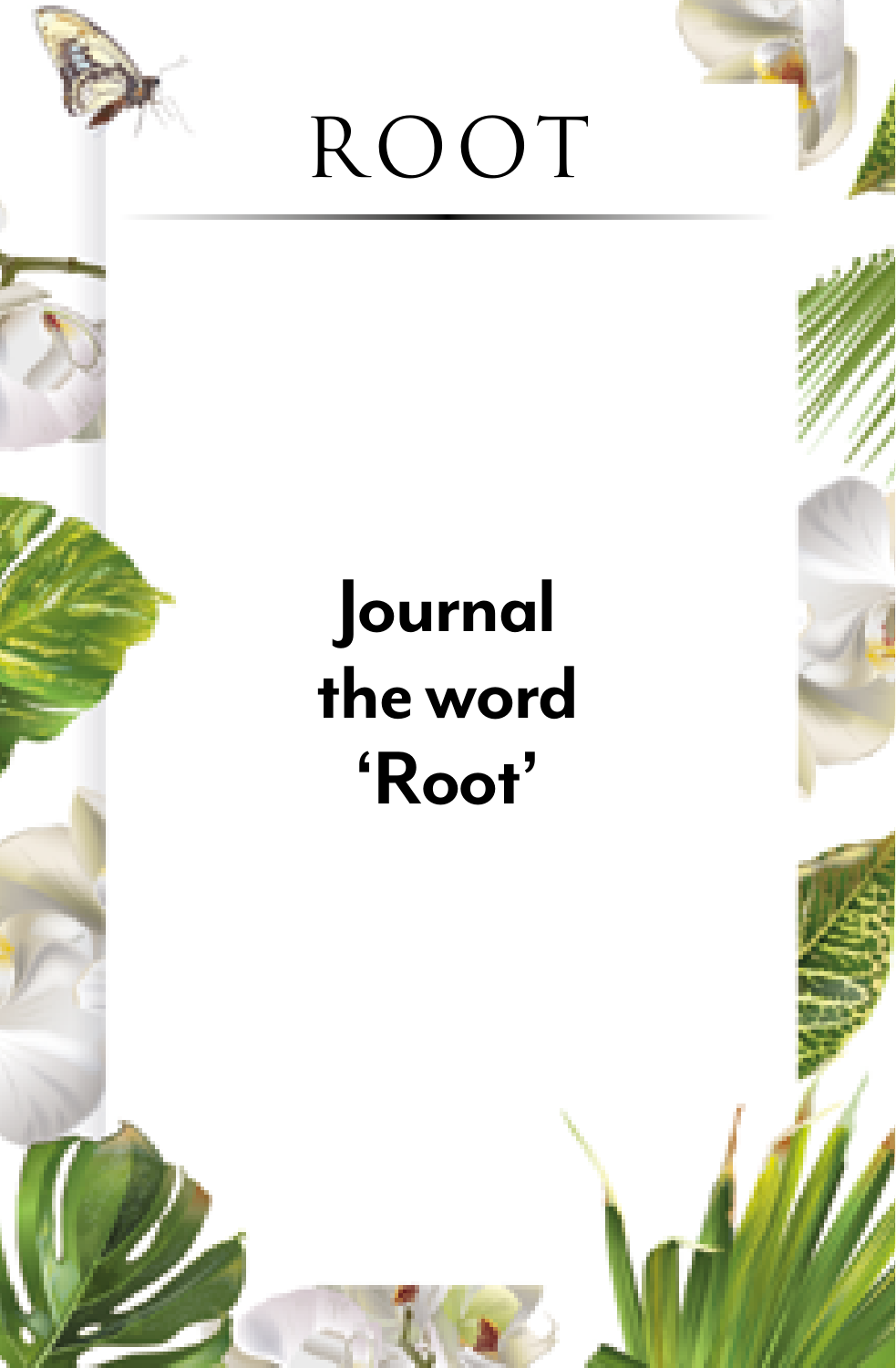

#### **How do your roots strengthen and nourish you?**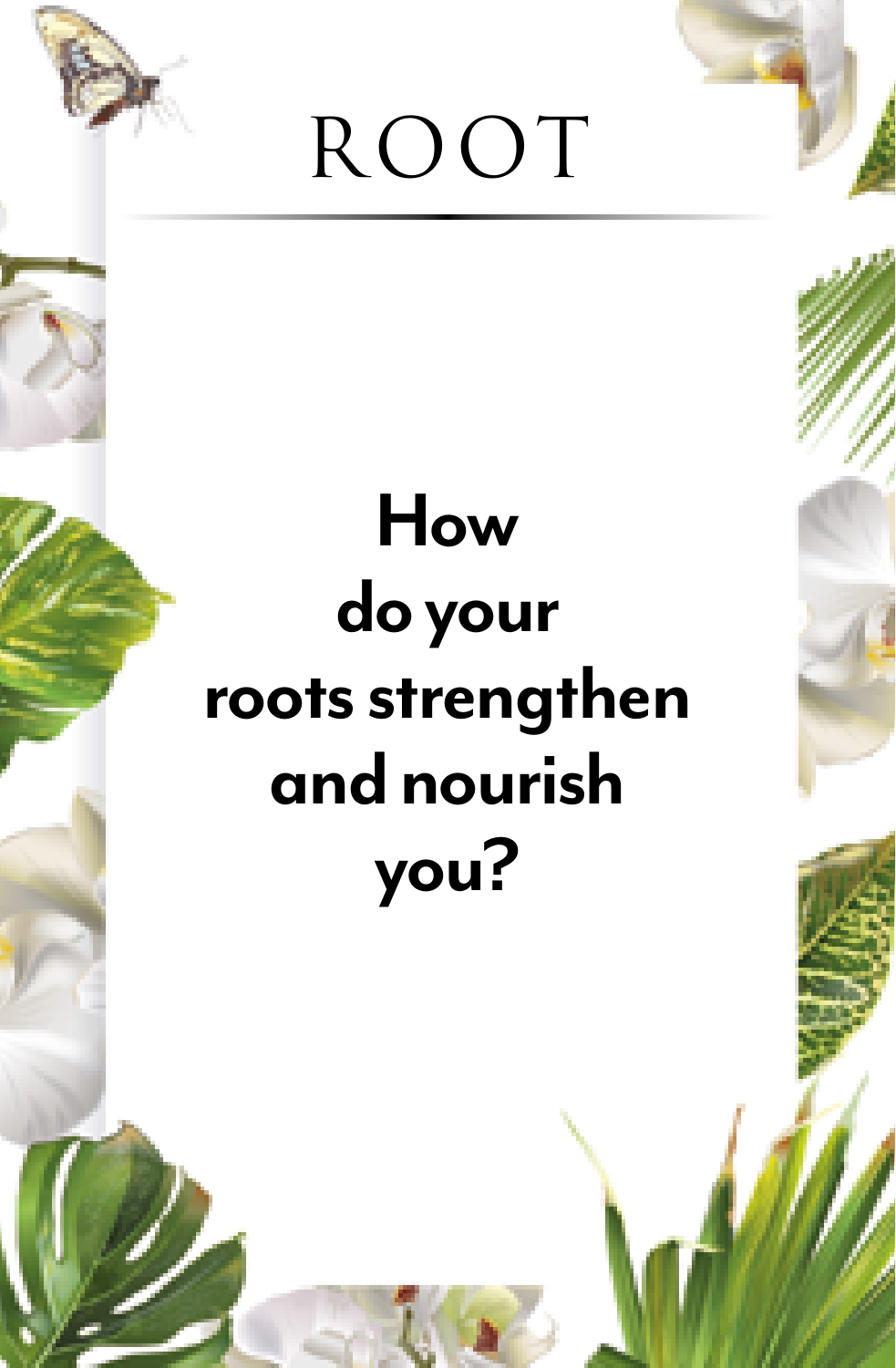

#### **Where in your life would more nourishing roots yield fuller blooms?**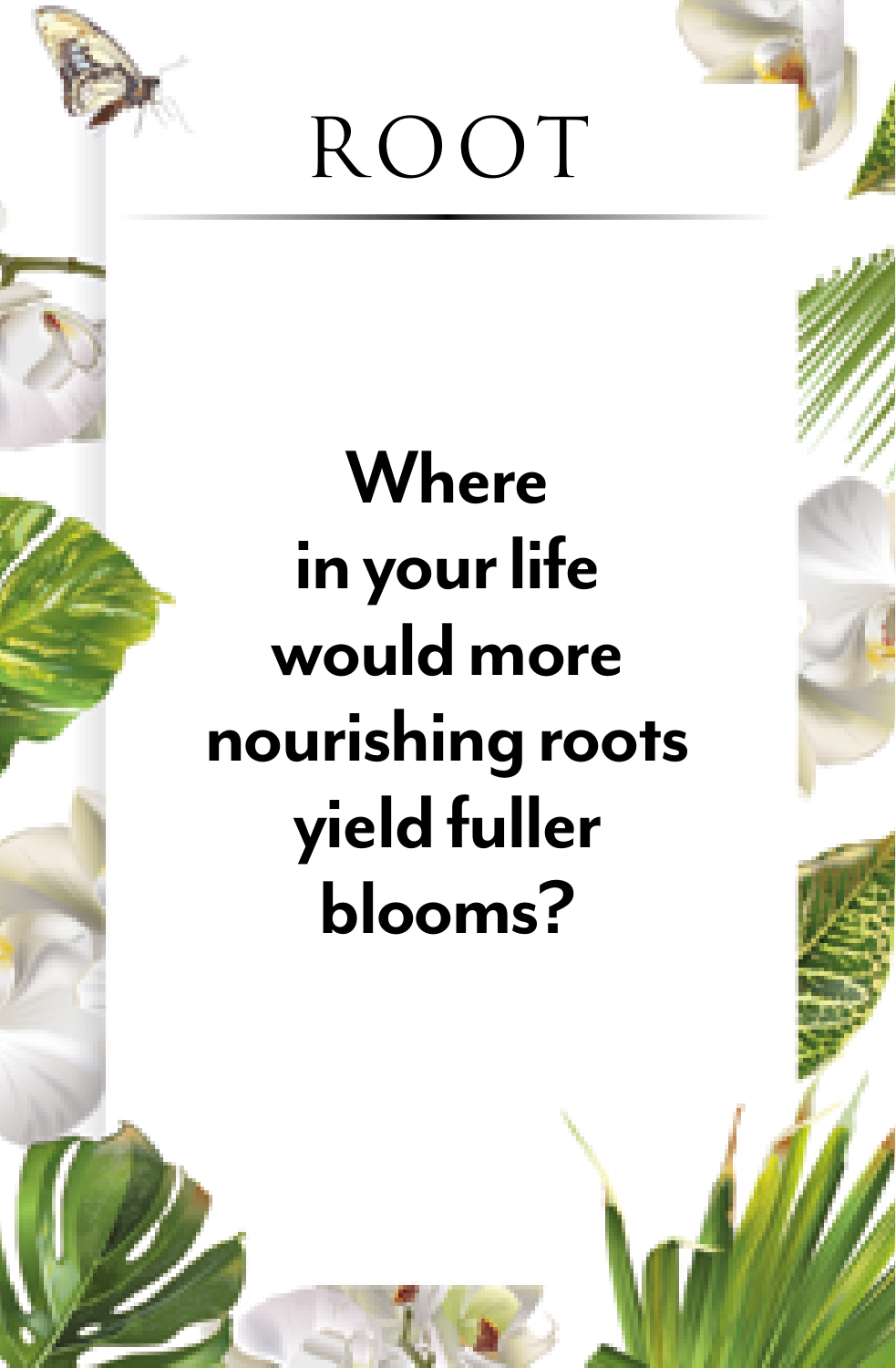

## **How deeply rooted are your values reflected in your goals?**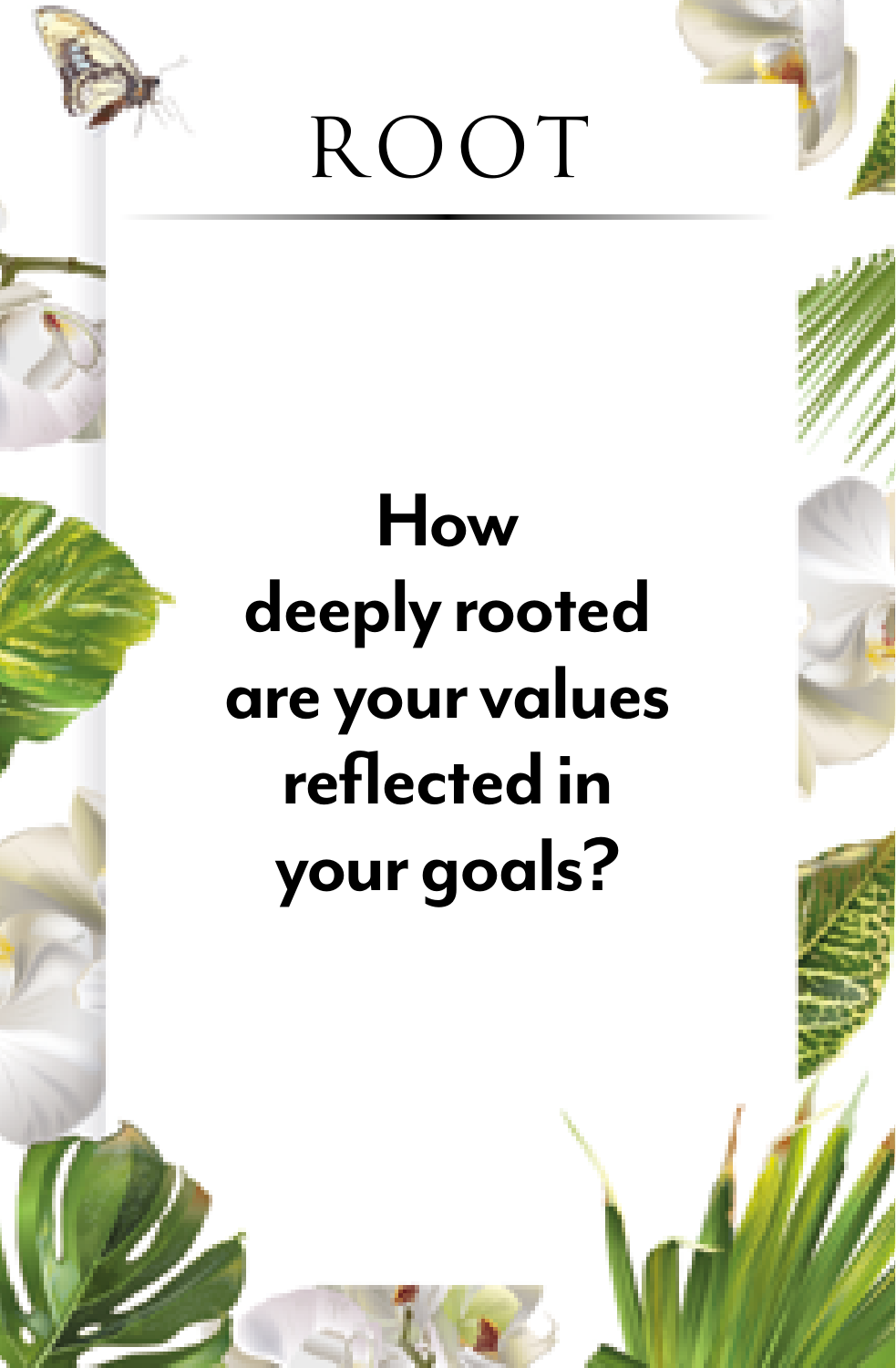#### **How do you ground yourself?**

#### **What 3 rituals help you feel grounded?**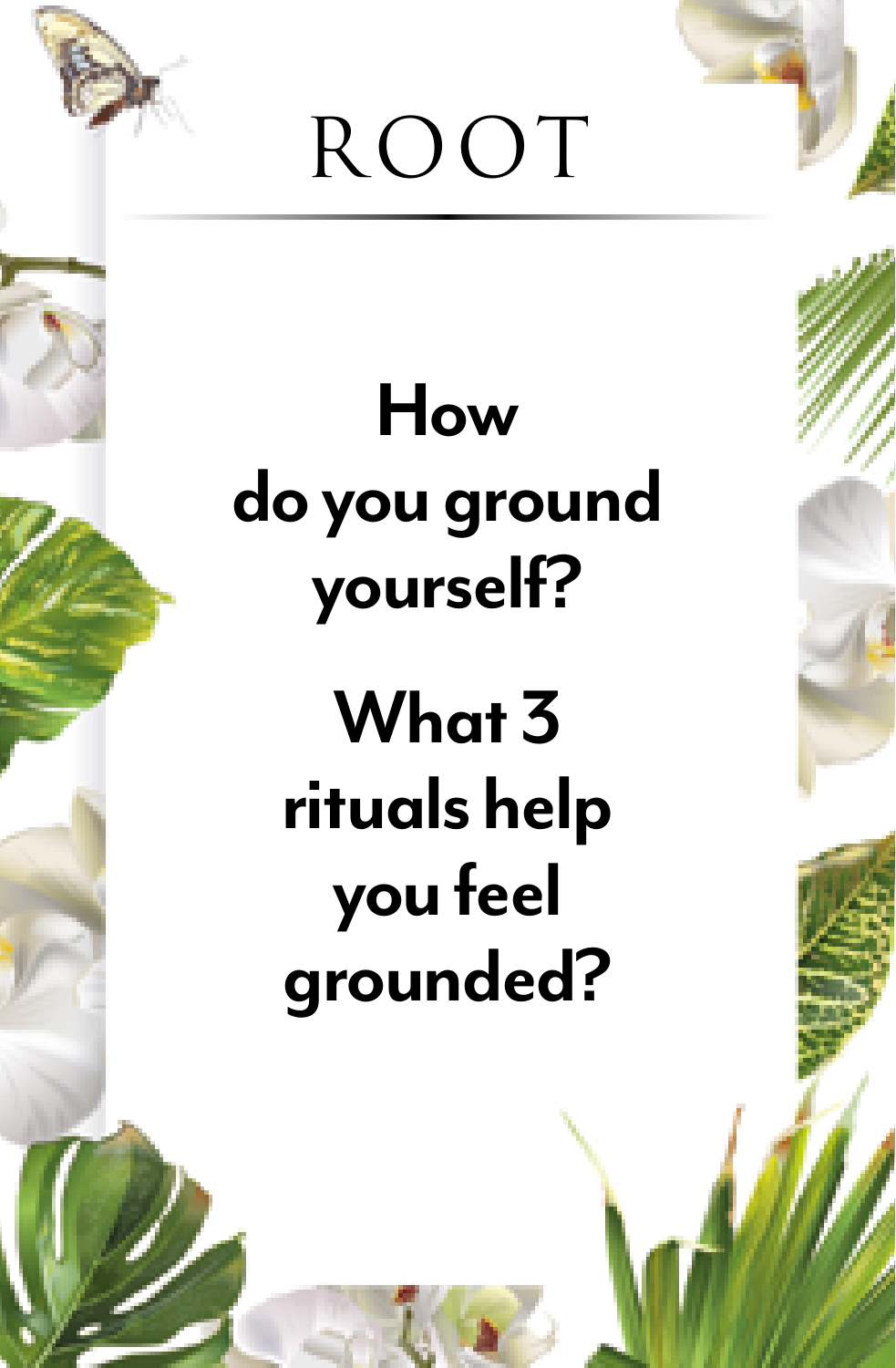

#### **Journal the word 'Storm'**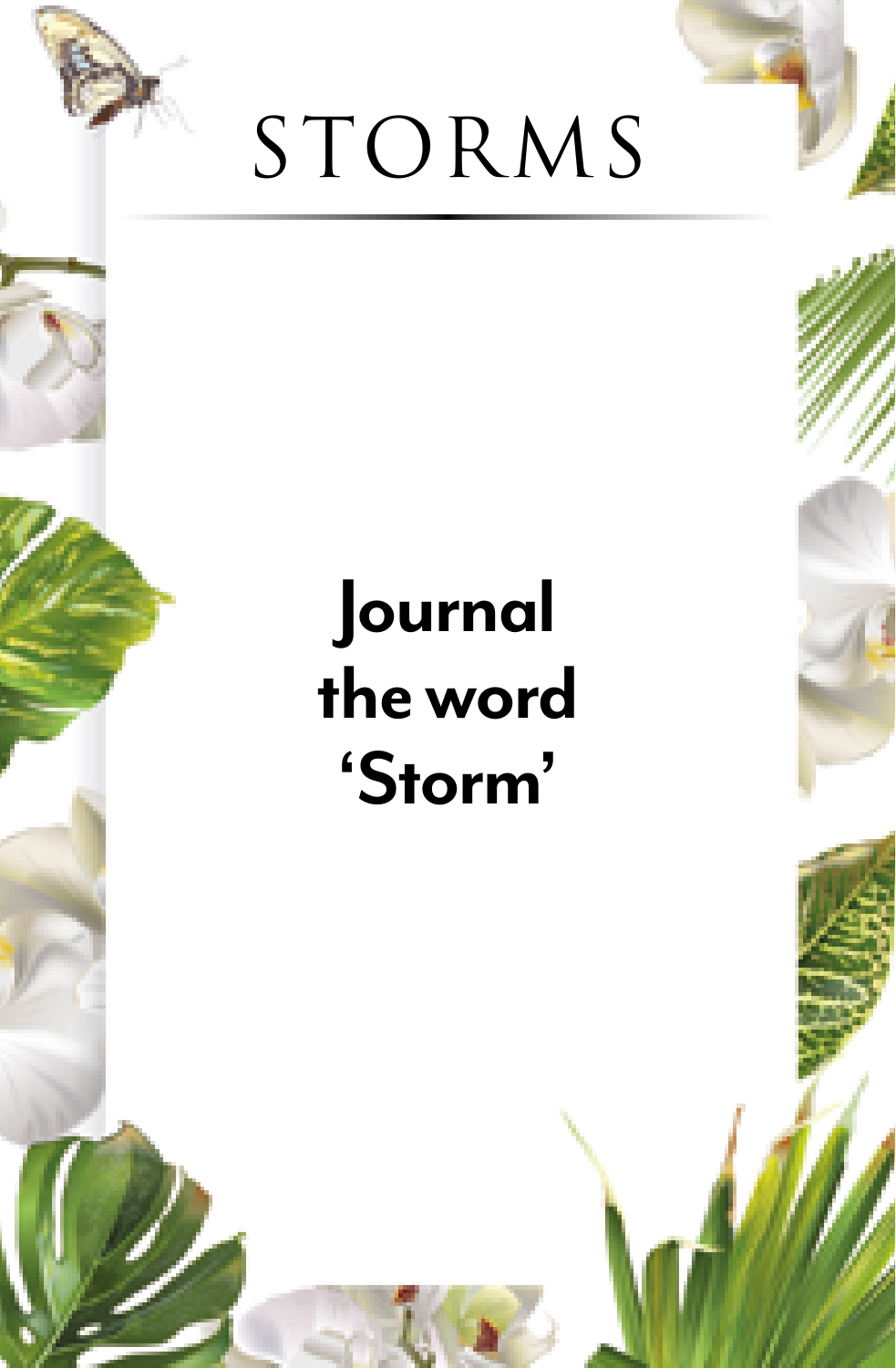

**In the past what has helped you make it through a stormy period in your life?**

**What have you learnt that would help you right now?**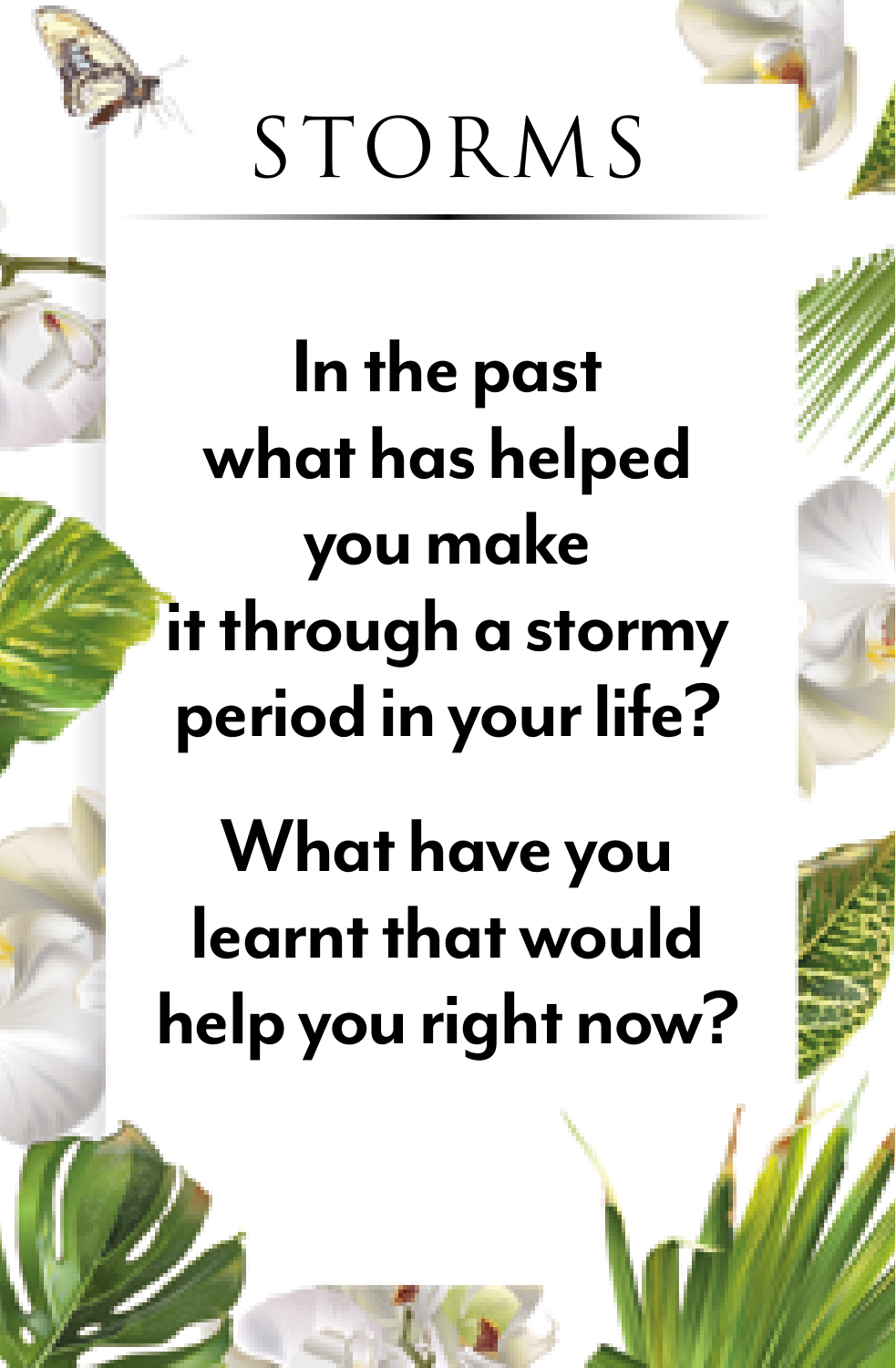

#### **What if you stood still right now?**

#### **What**

#### **might you see, hear, feel or sense that's different in this space?**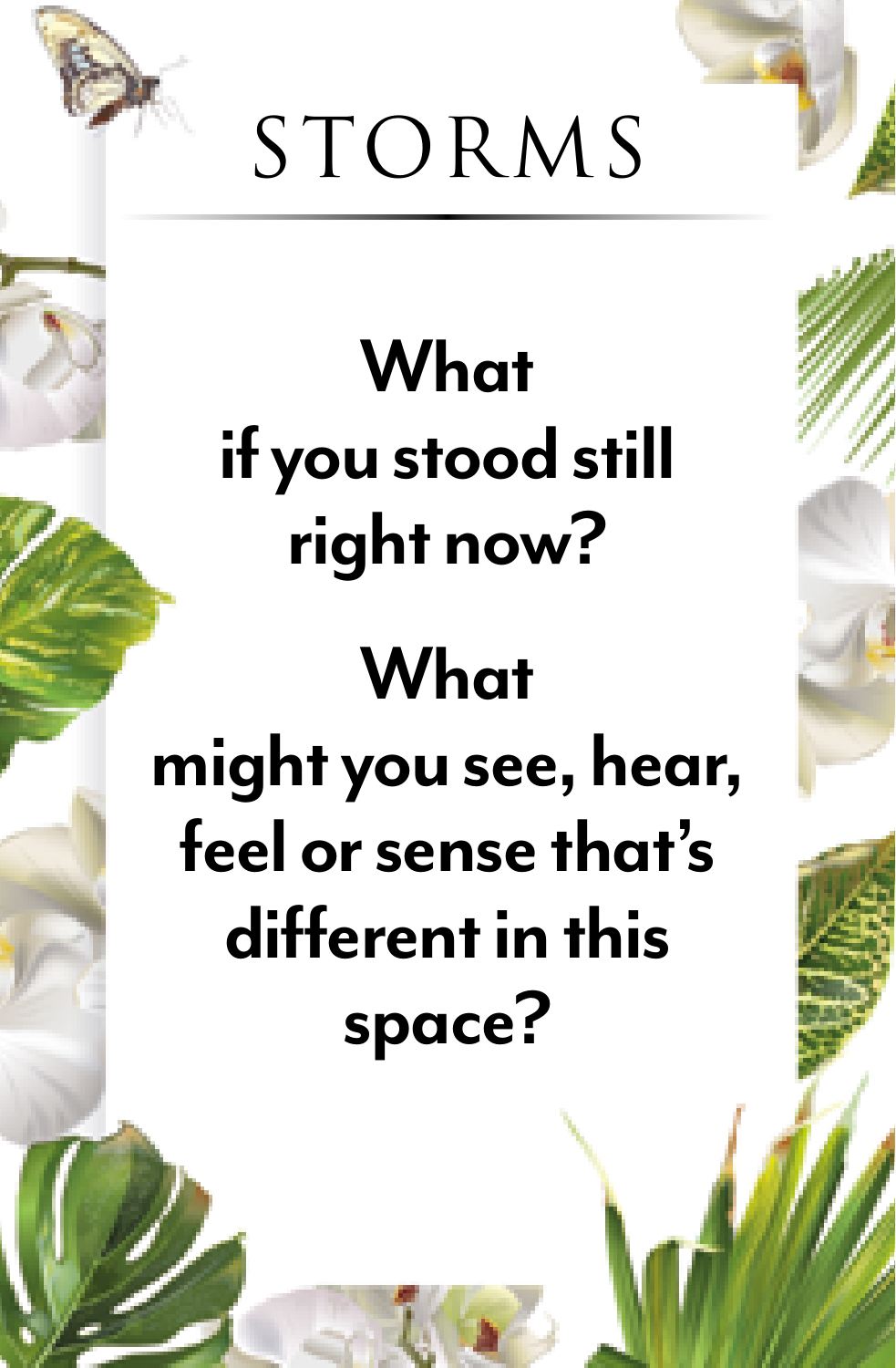

#### **What if you could see the wood for the trees?**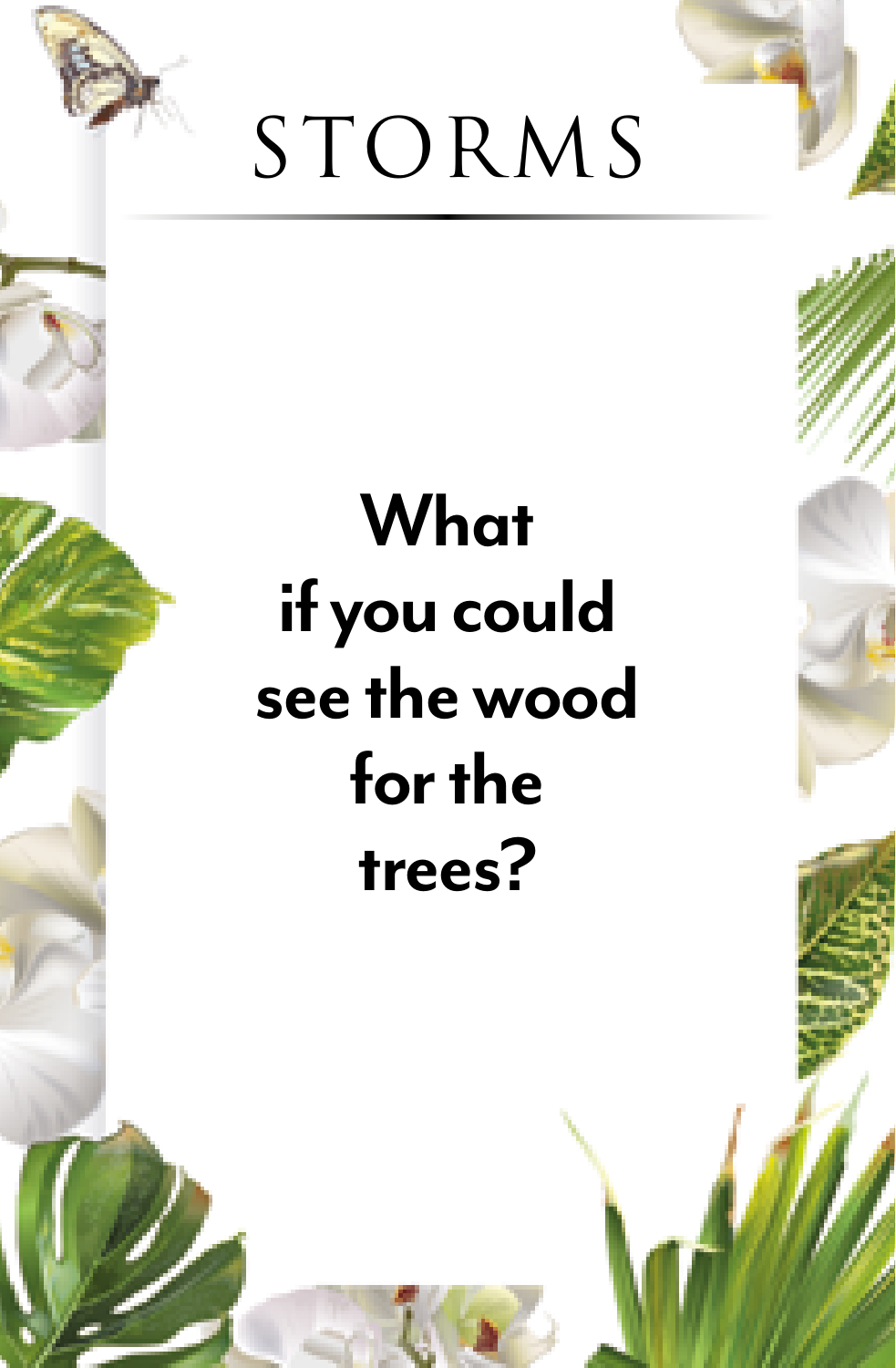

**Imagine you have the strength of an ancient oak tree?** 

# **How would you put that strength to work right now?**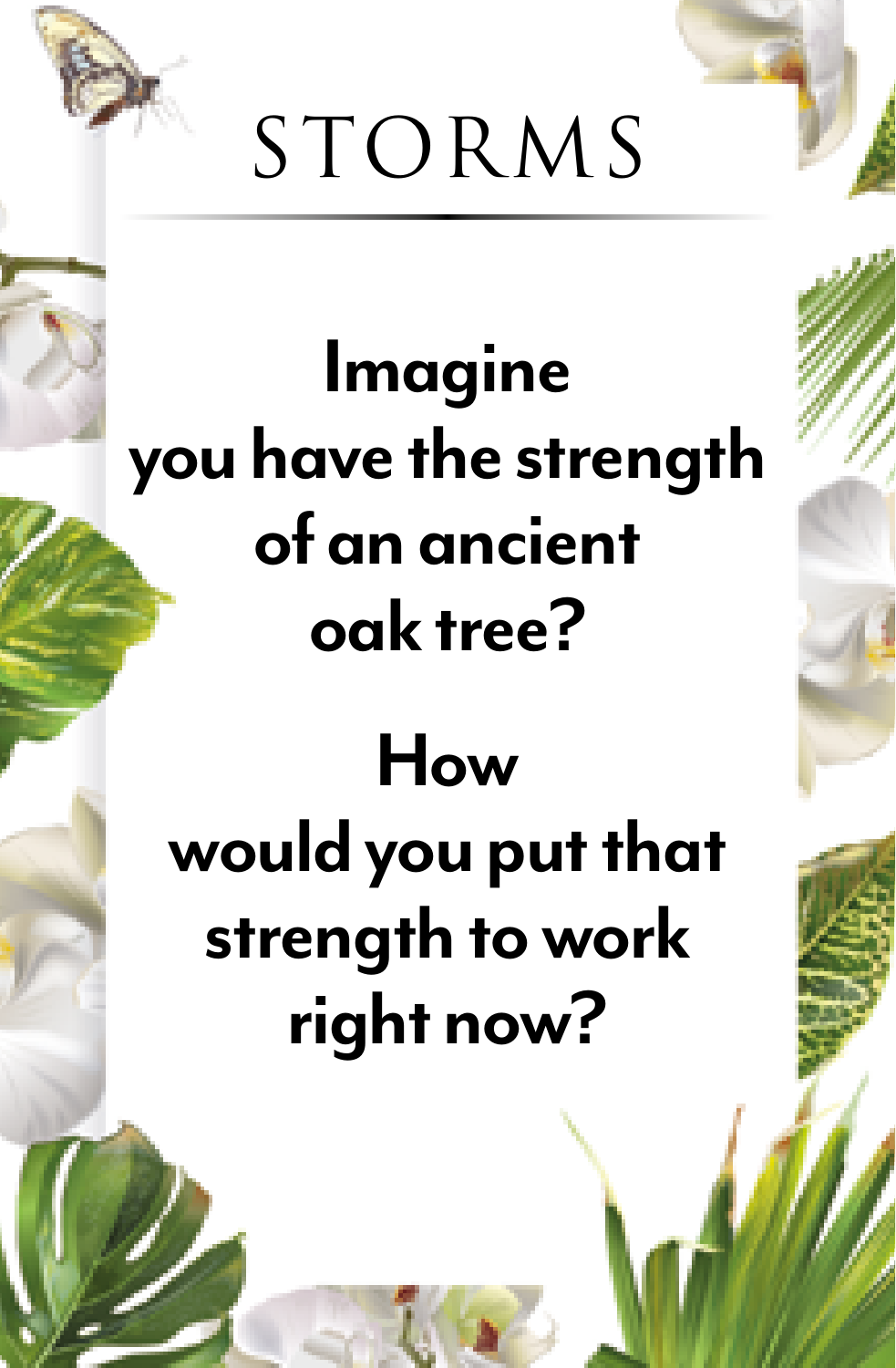

#### **Journal the word 'Bloom'**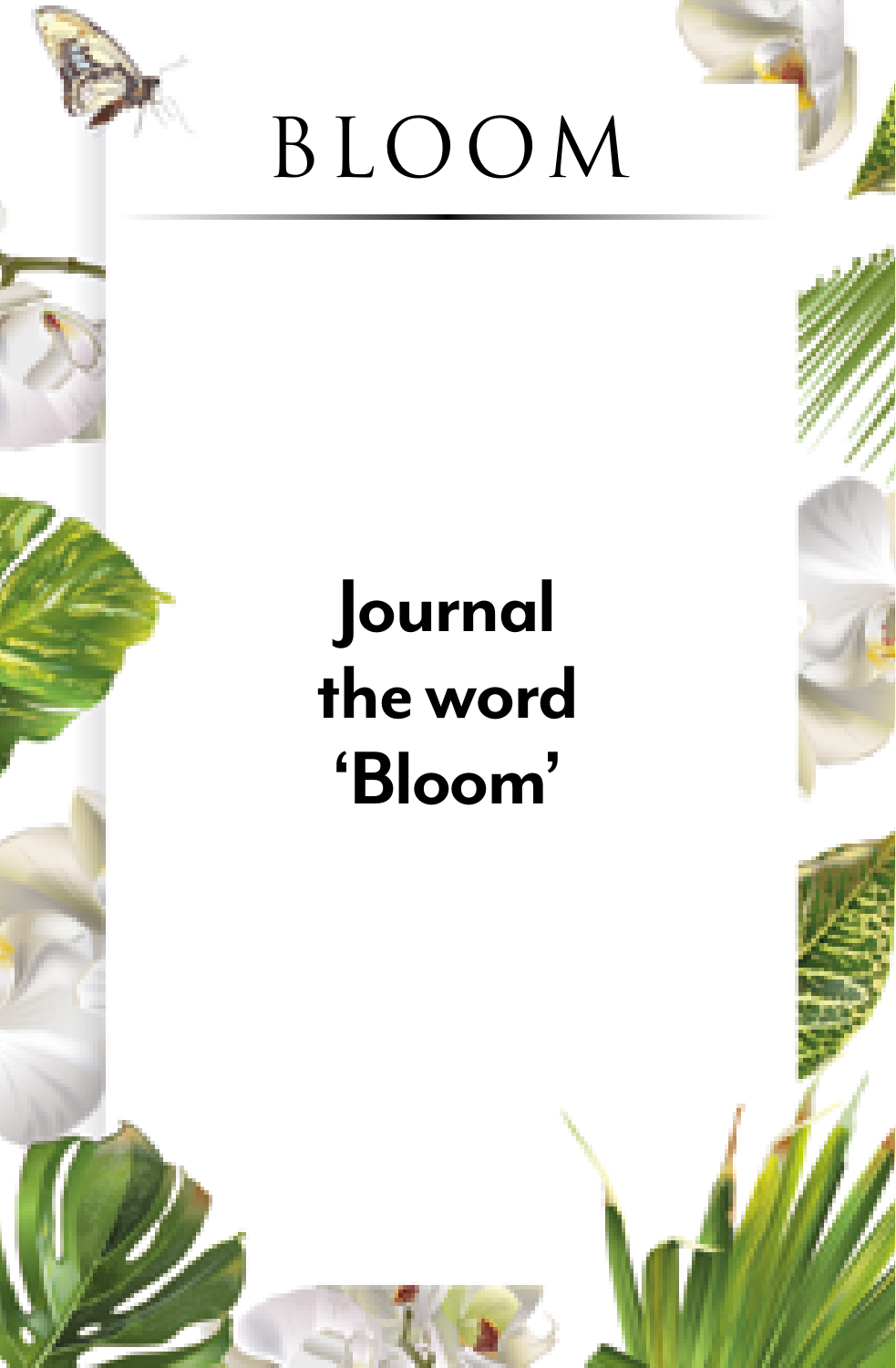

#### **What everyday small actions or behaviours allow you to blossom?**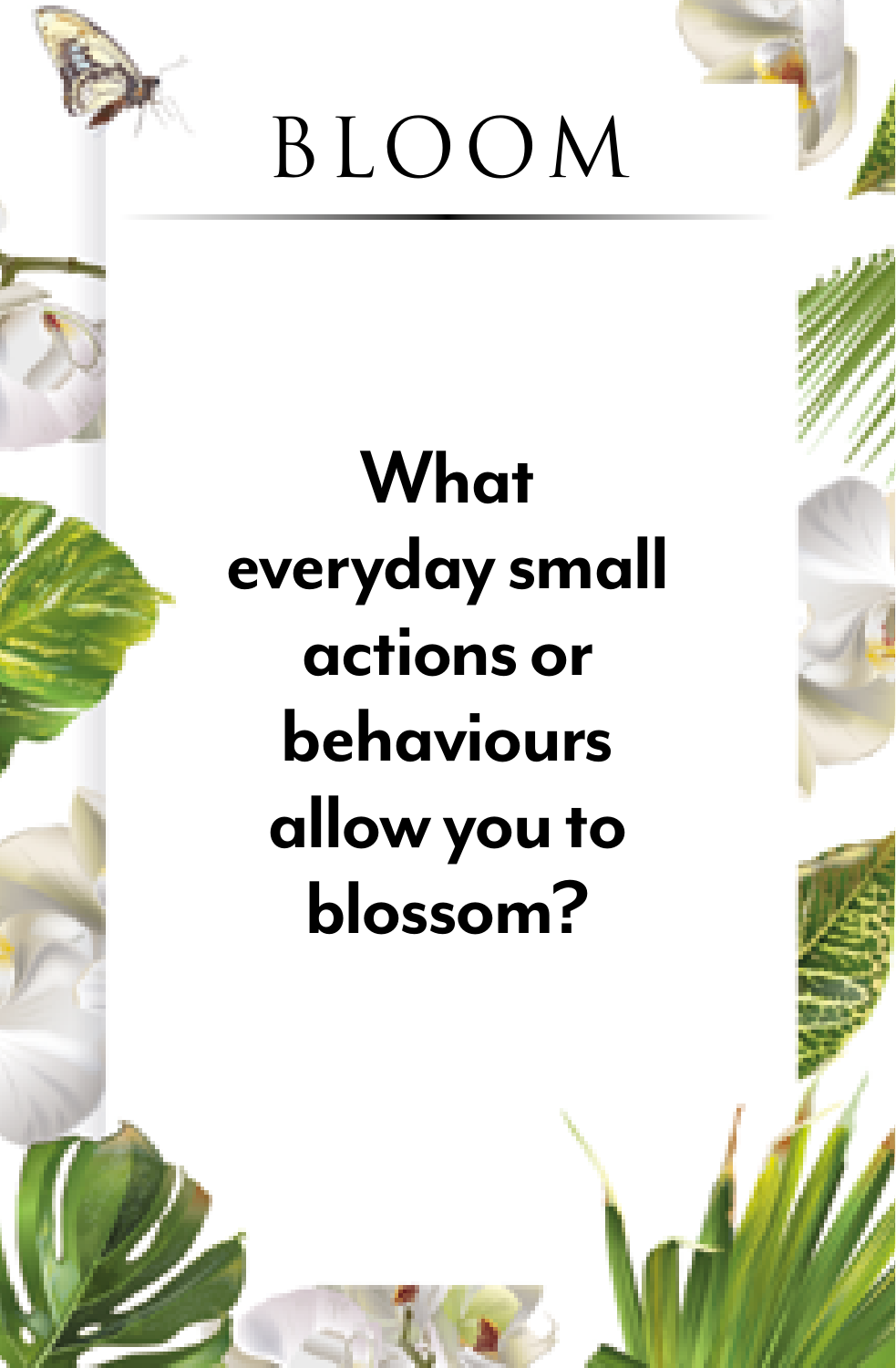

#### **What kinds of environments, people or places inspire you to flourish?**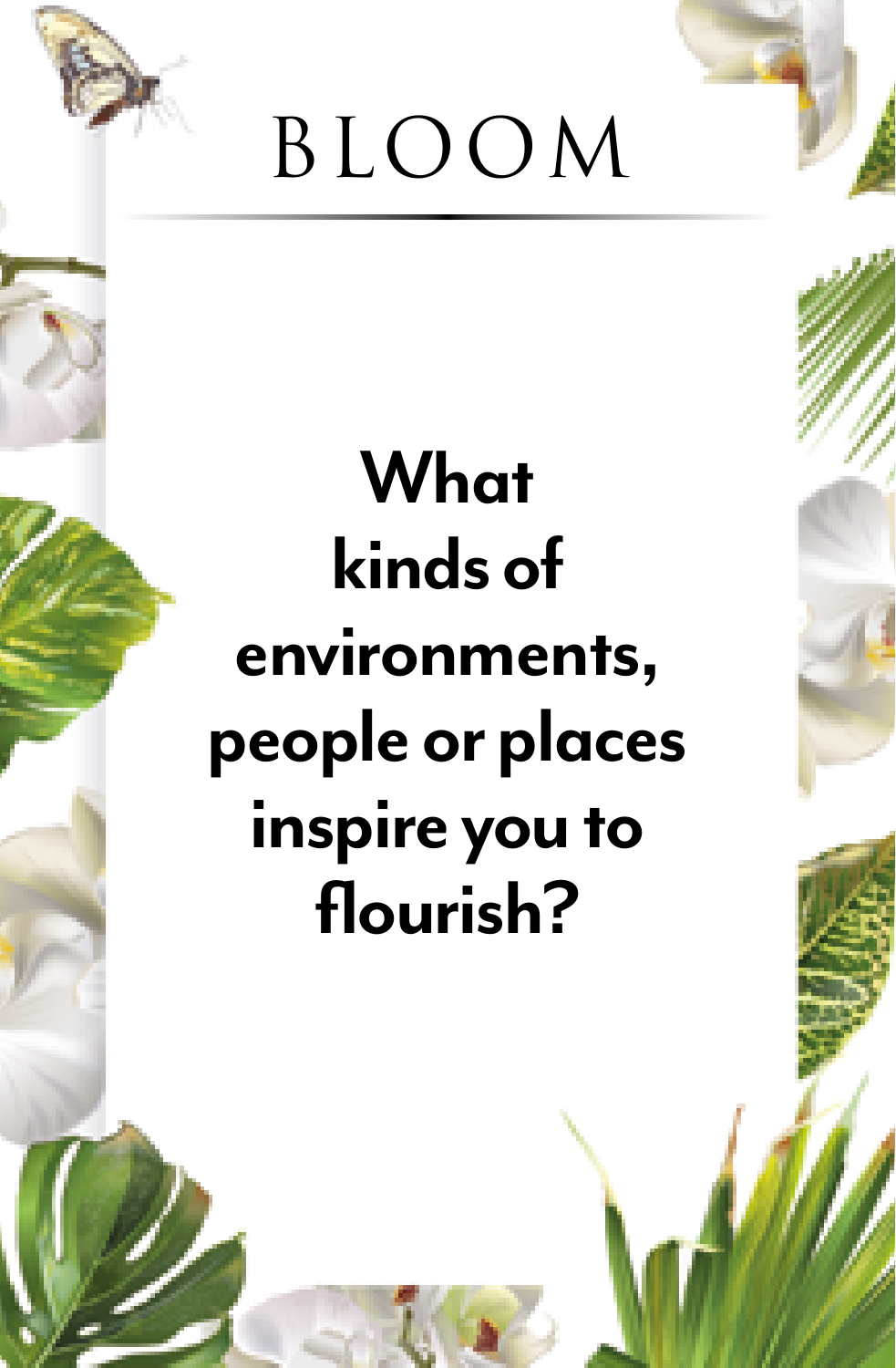

#### **How and where can you help others to bloom or thrive?**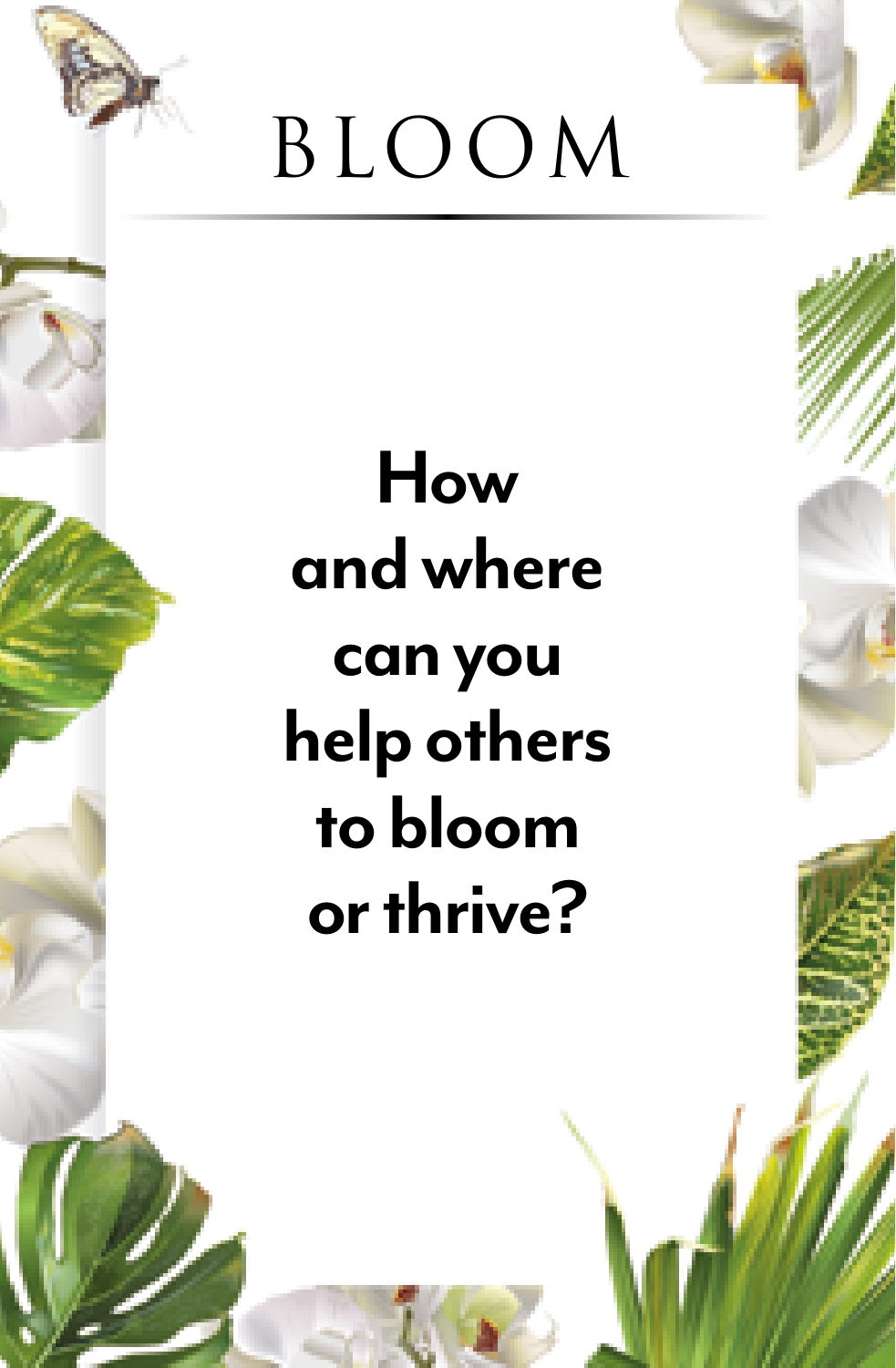

**Breathe… deeply… again …how might you blossom despite your current challenge?**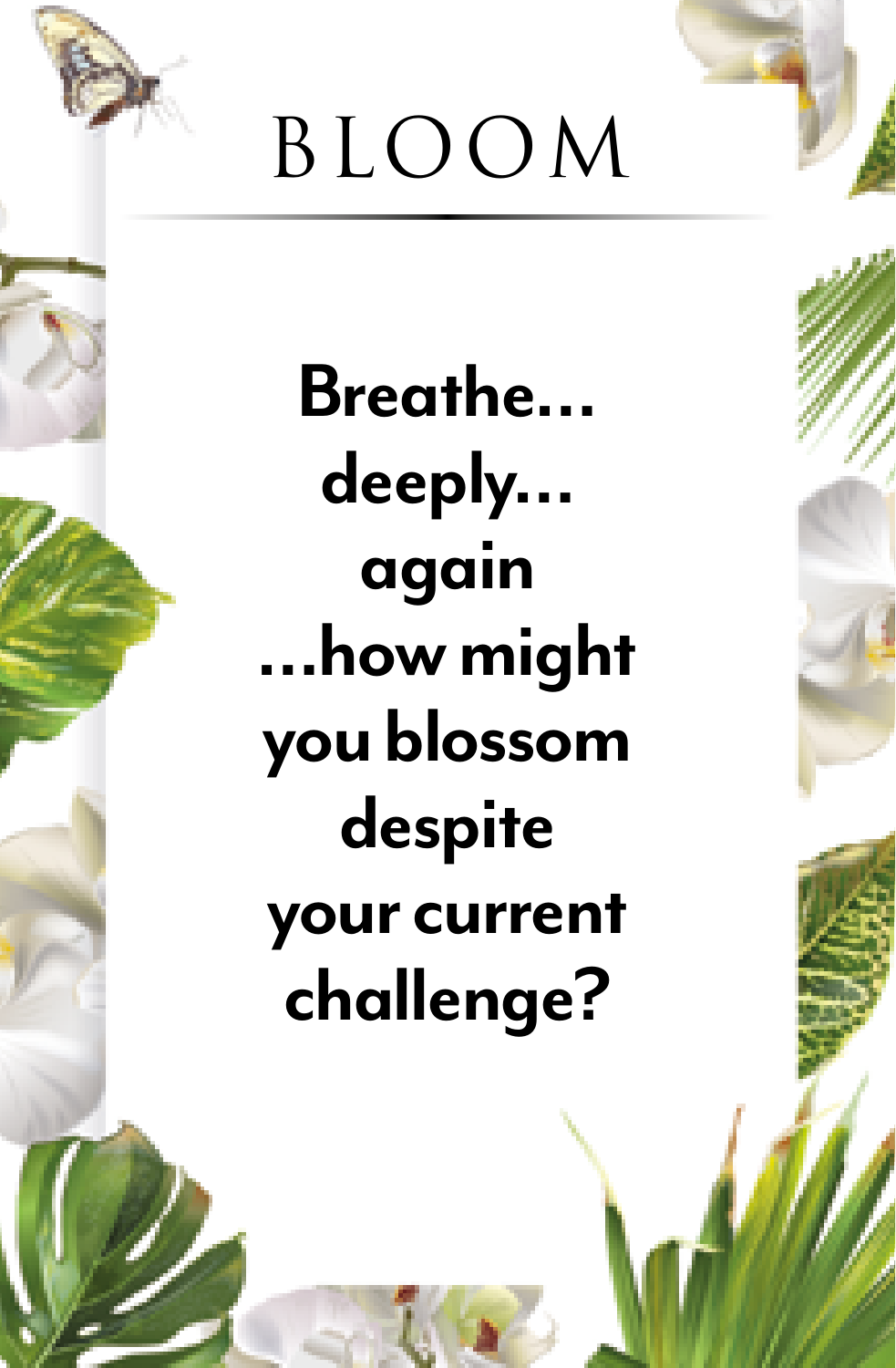

**What did it take to get you to this moment of full bloom in your life?** 

#### **How could you create more space for more moments like this?**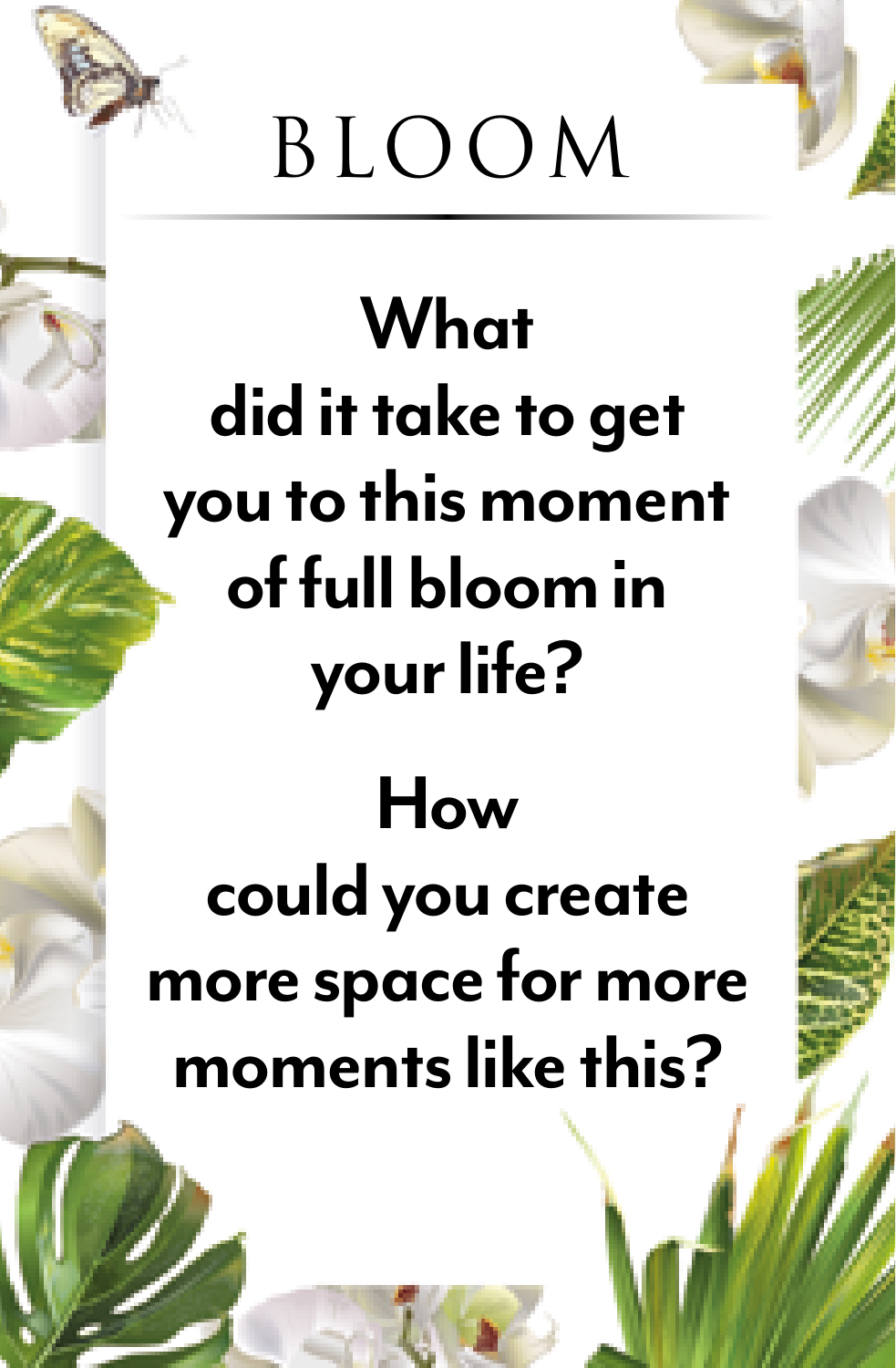

#### **Journal the word 'Branch'**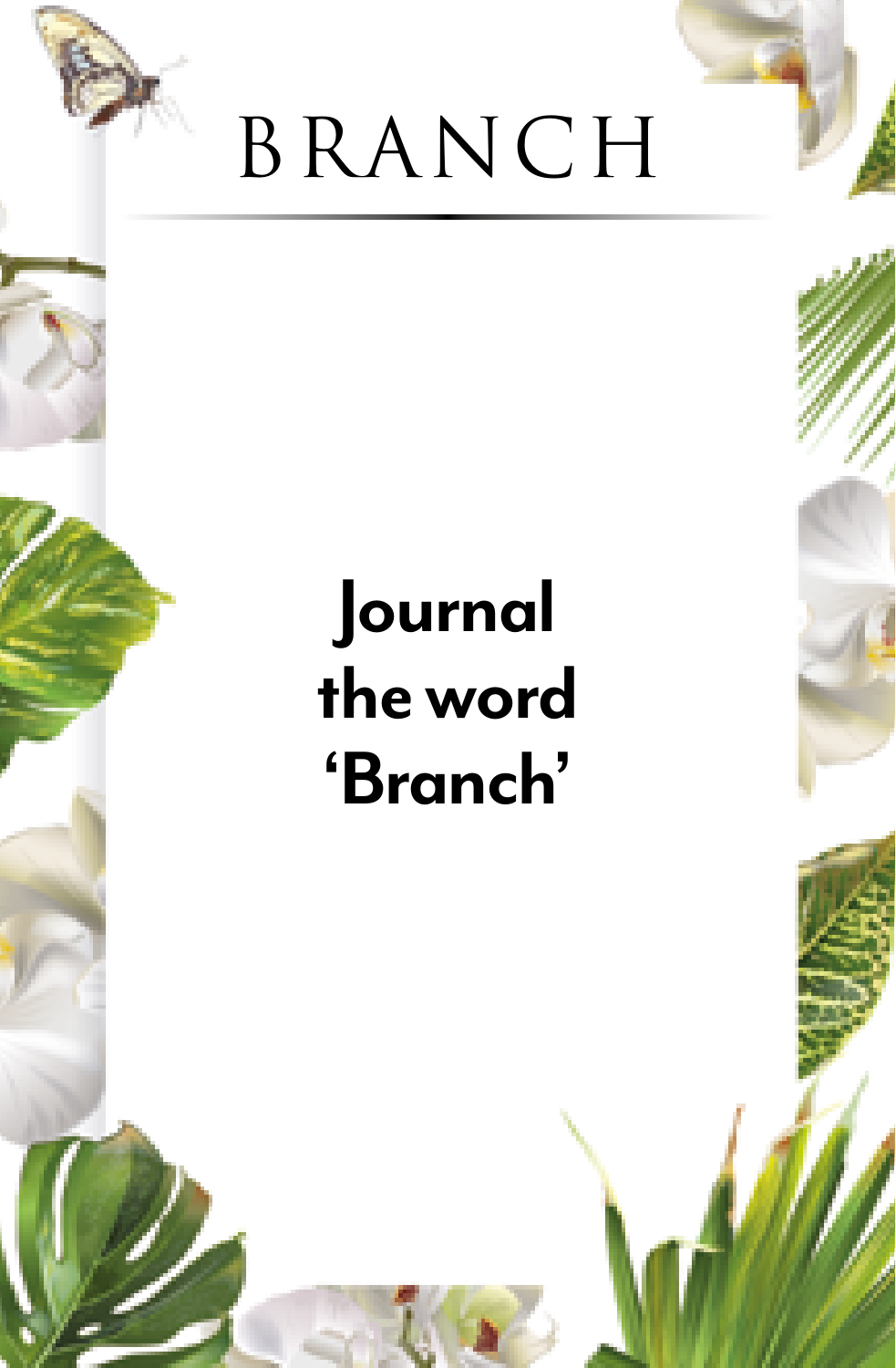

#### **What difference could branching out make to your issue or opportunity?**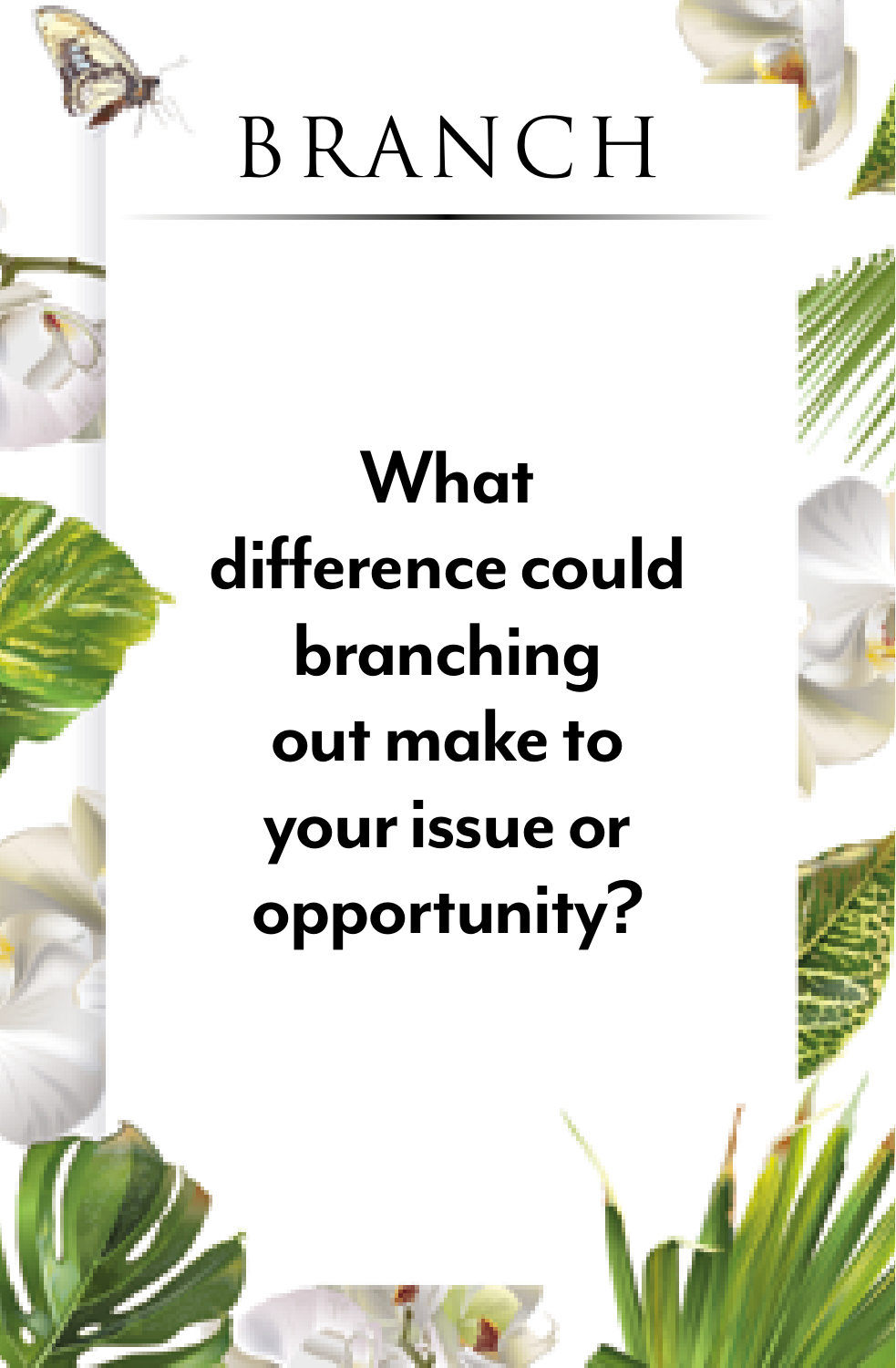

#### **How do you know when a new branch needs to grow?**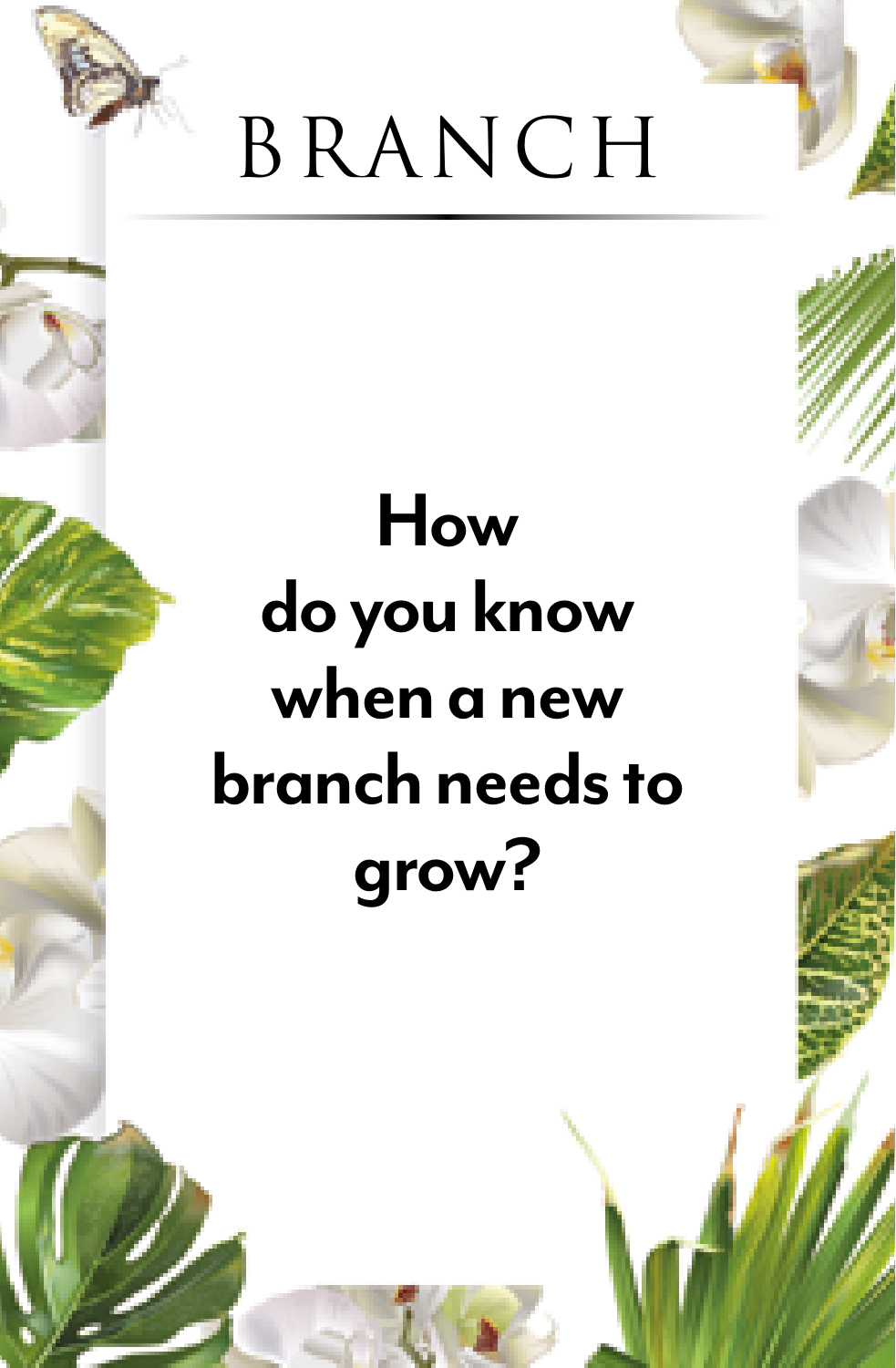

#### **What factors need to be in place to encourage you to go out on a limb?**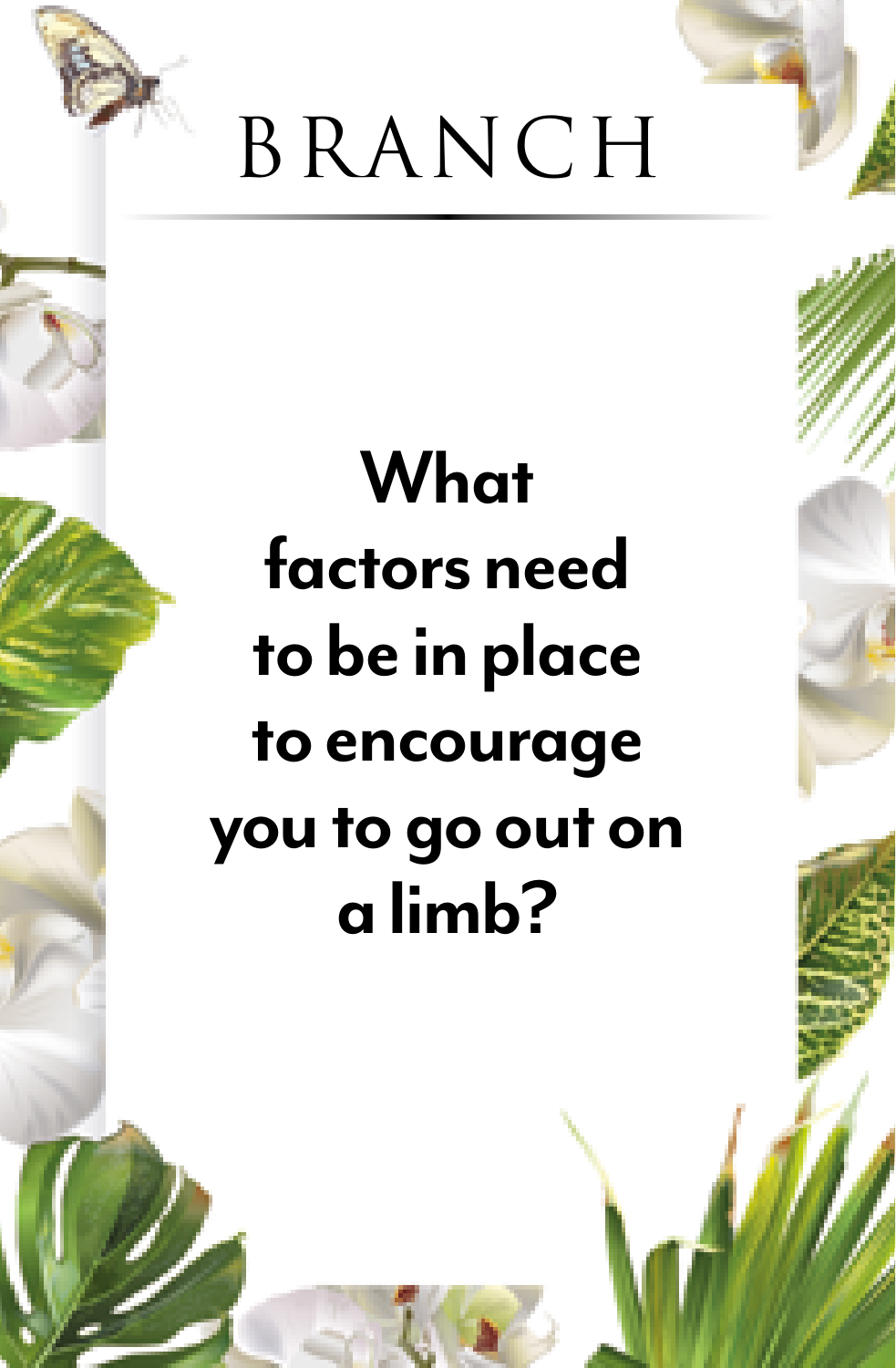

# **Where are the buds growing on the different branches of your life?**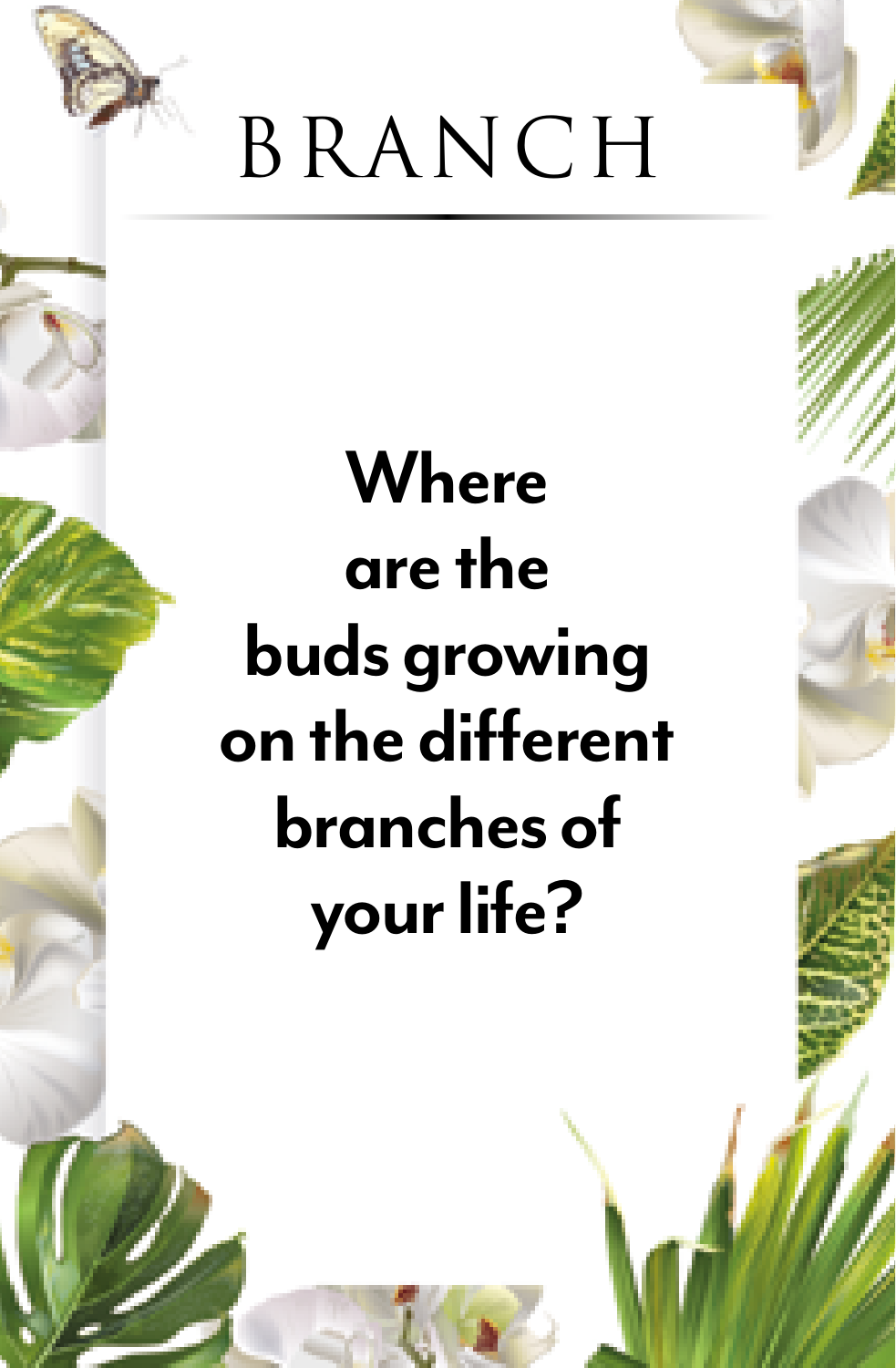

## **What do you need to let go of to ensure you move forward?**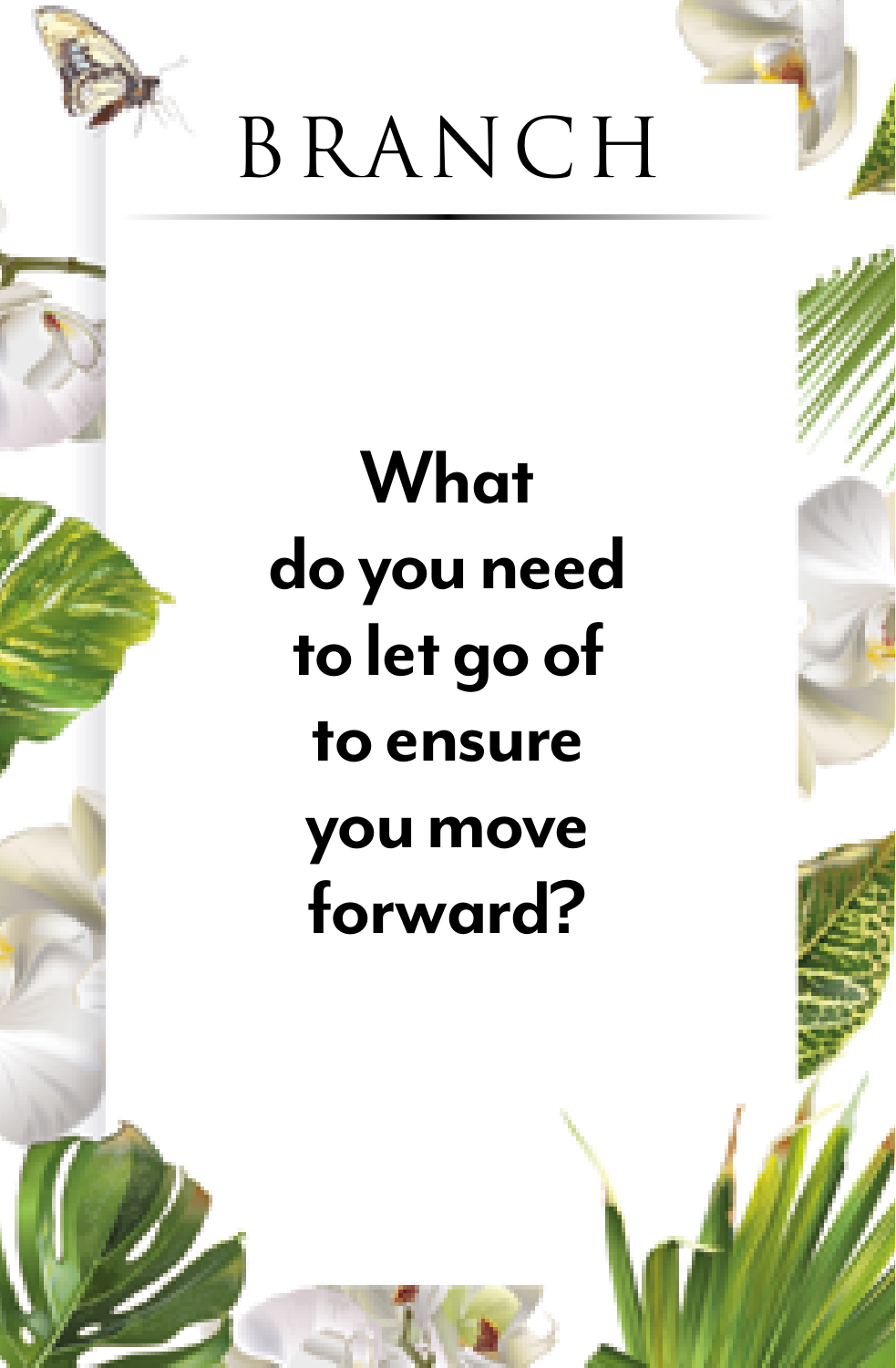

#### **What is it time to incubate?**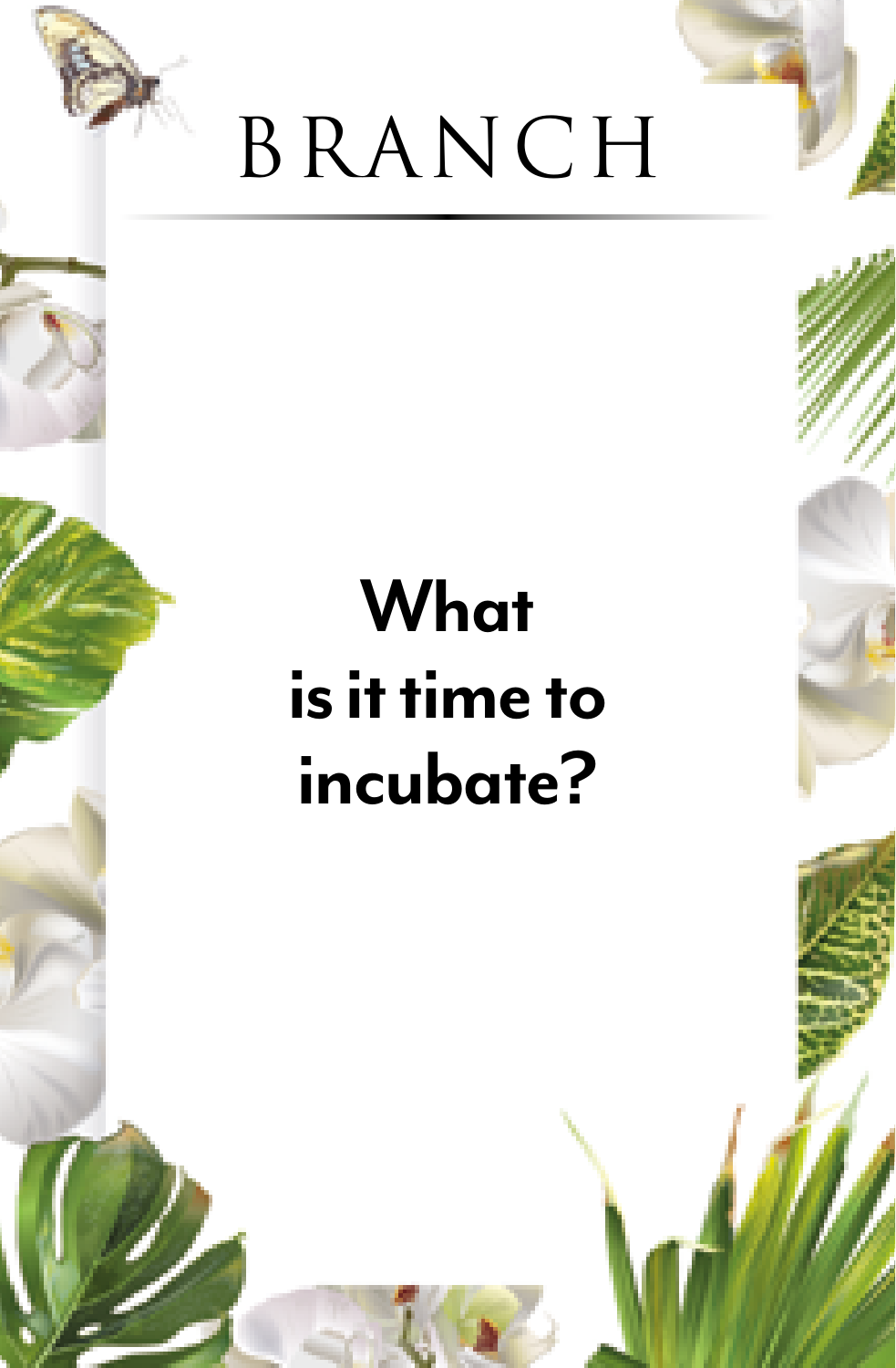

#### **Journal the word 'Grow'**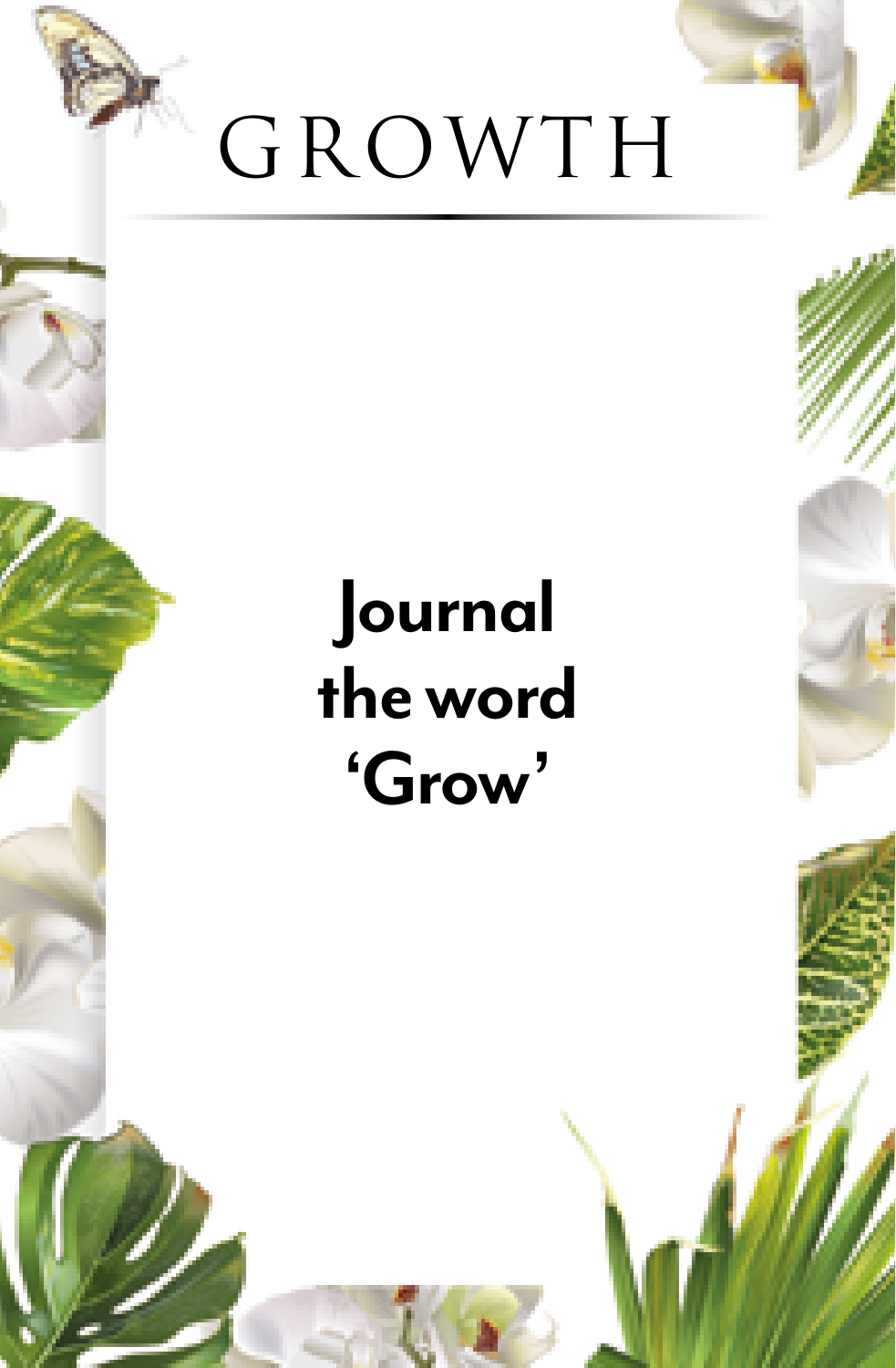

#### **Who do you need to connect with so your ideas can germinate further?**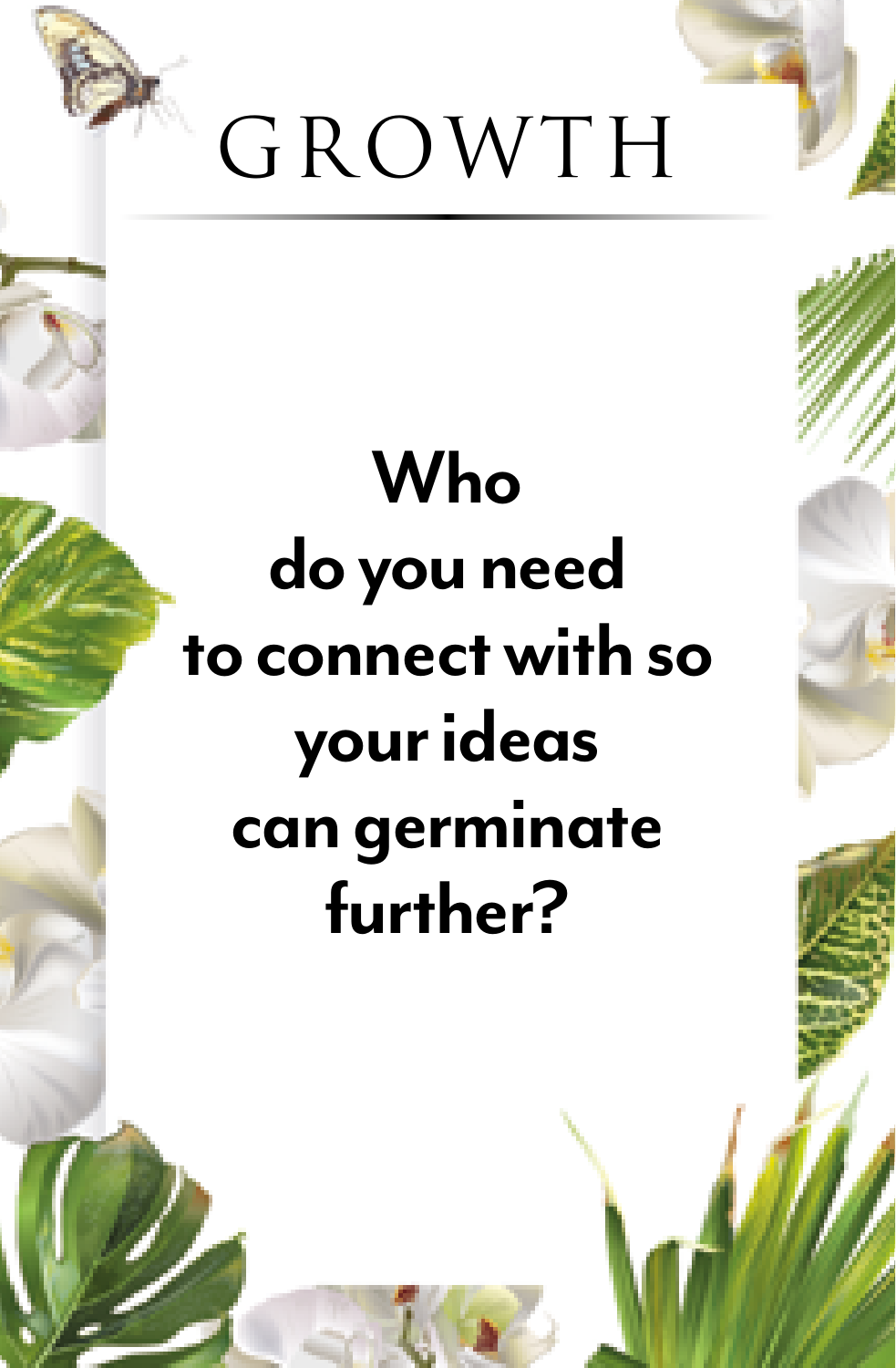

#### **What would it take to be less rigid and more flexible so you can bend like a tree?**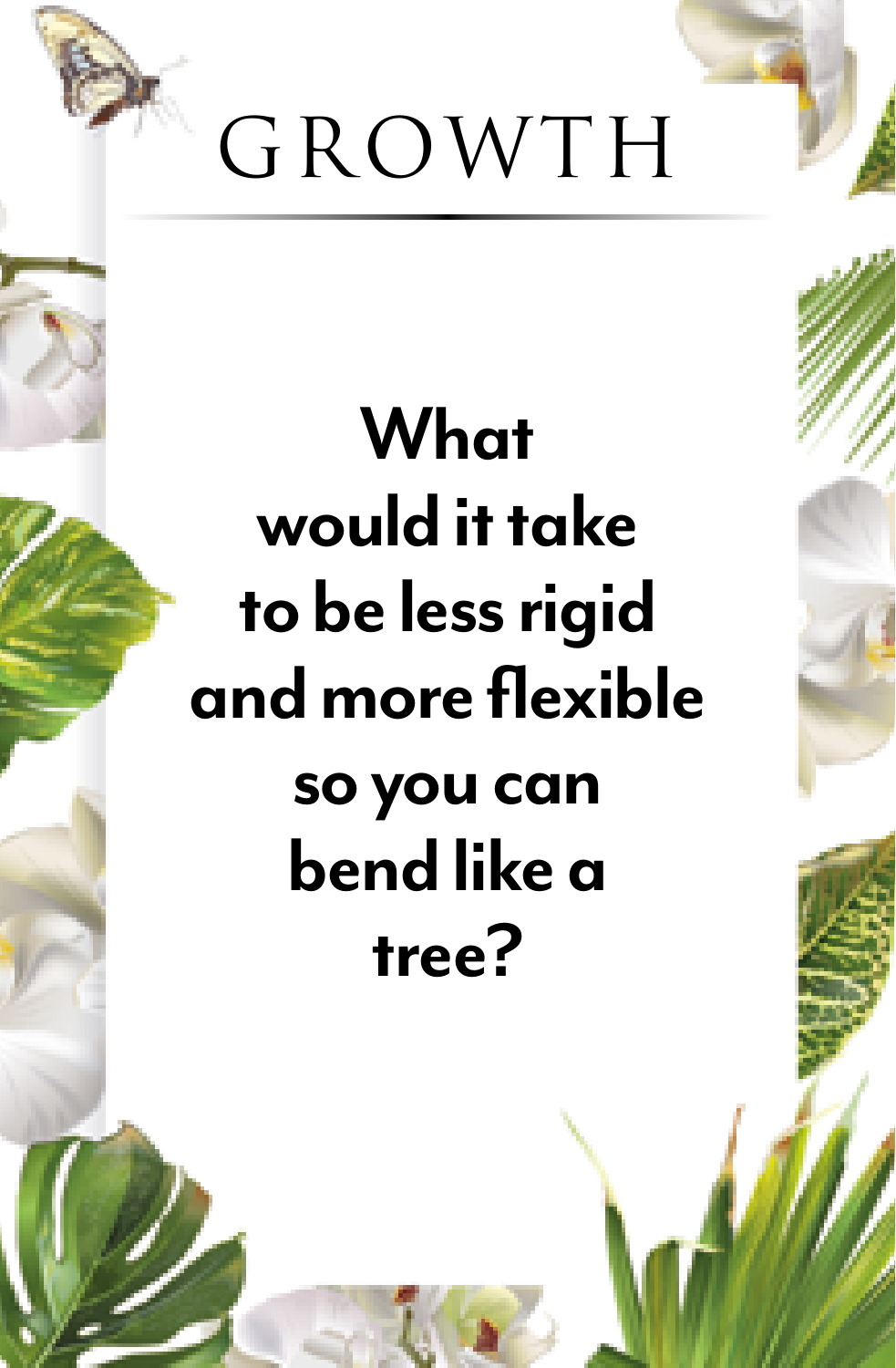

## **What do you need to do or to be to nurture your growth?**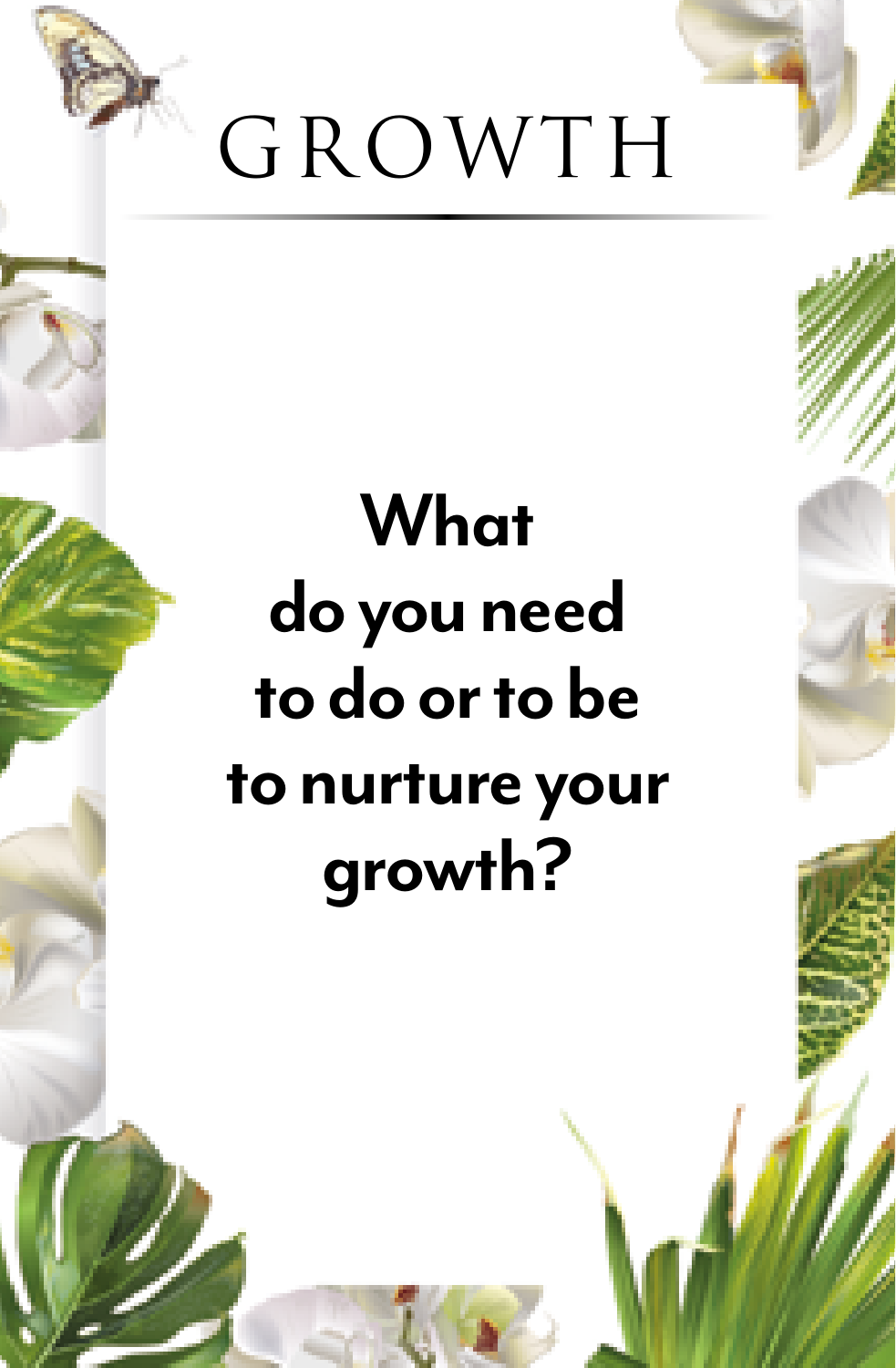

# **What area(s) of your life or work would you like to experience new growth?**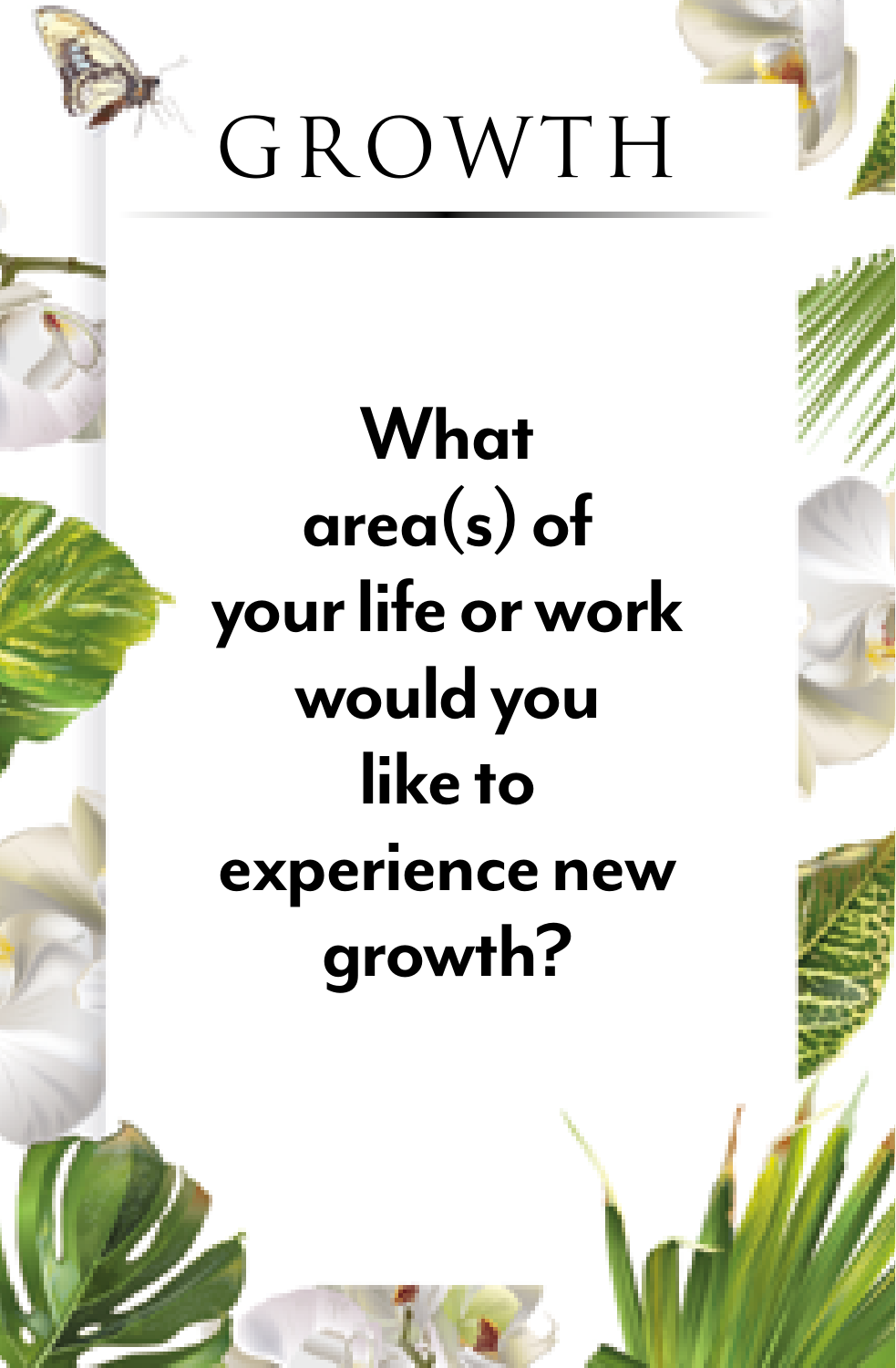

#### **What is ready for harvesting?**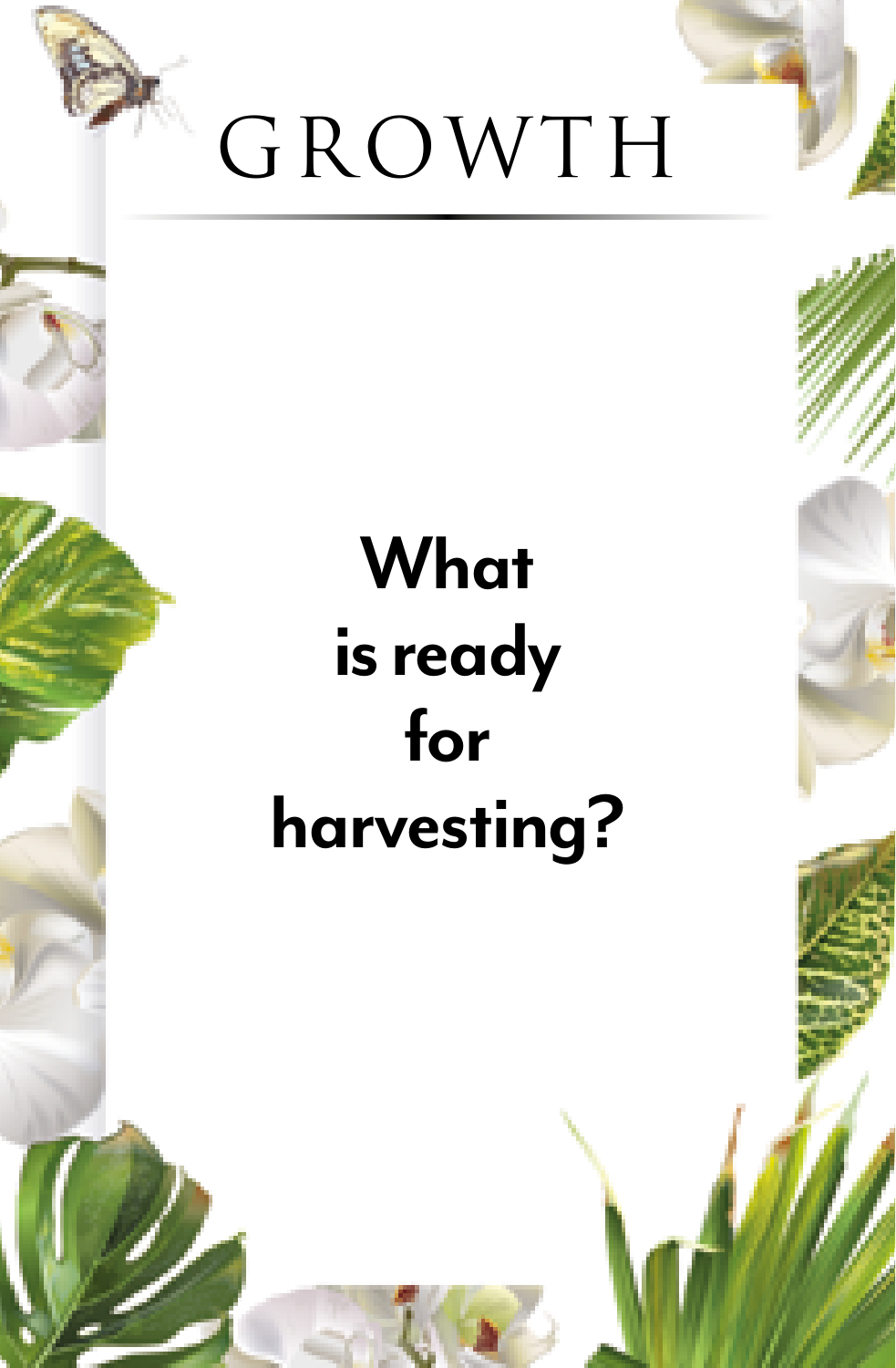

**What if you viewed your current challenge as 'you not being buried' but instead 'as you being planted'?** 

**What's possible now?**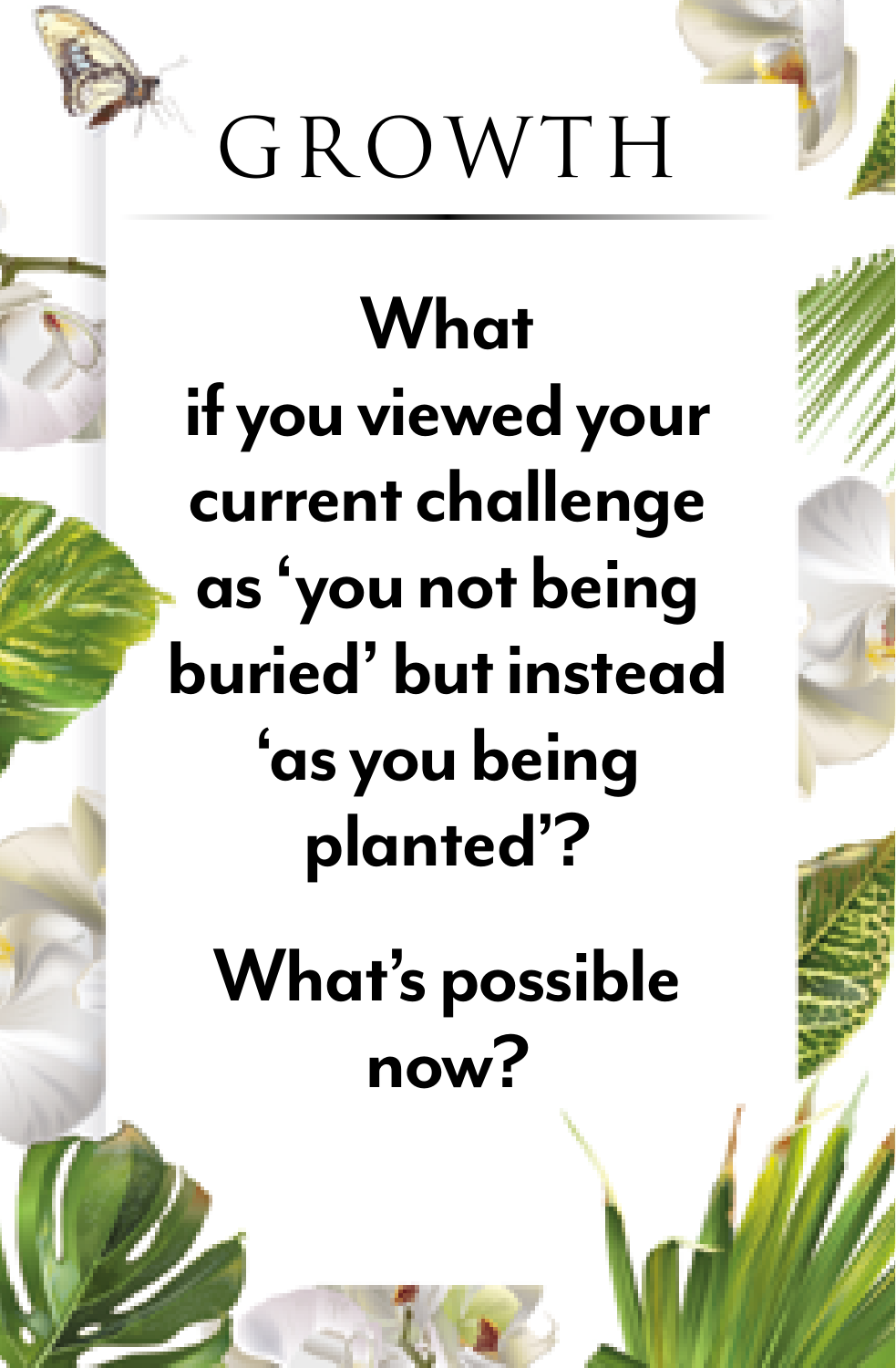

#### **Journal the word 'Wisdom'**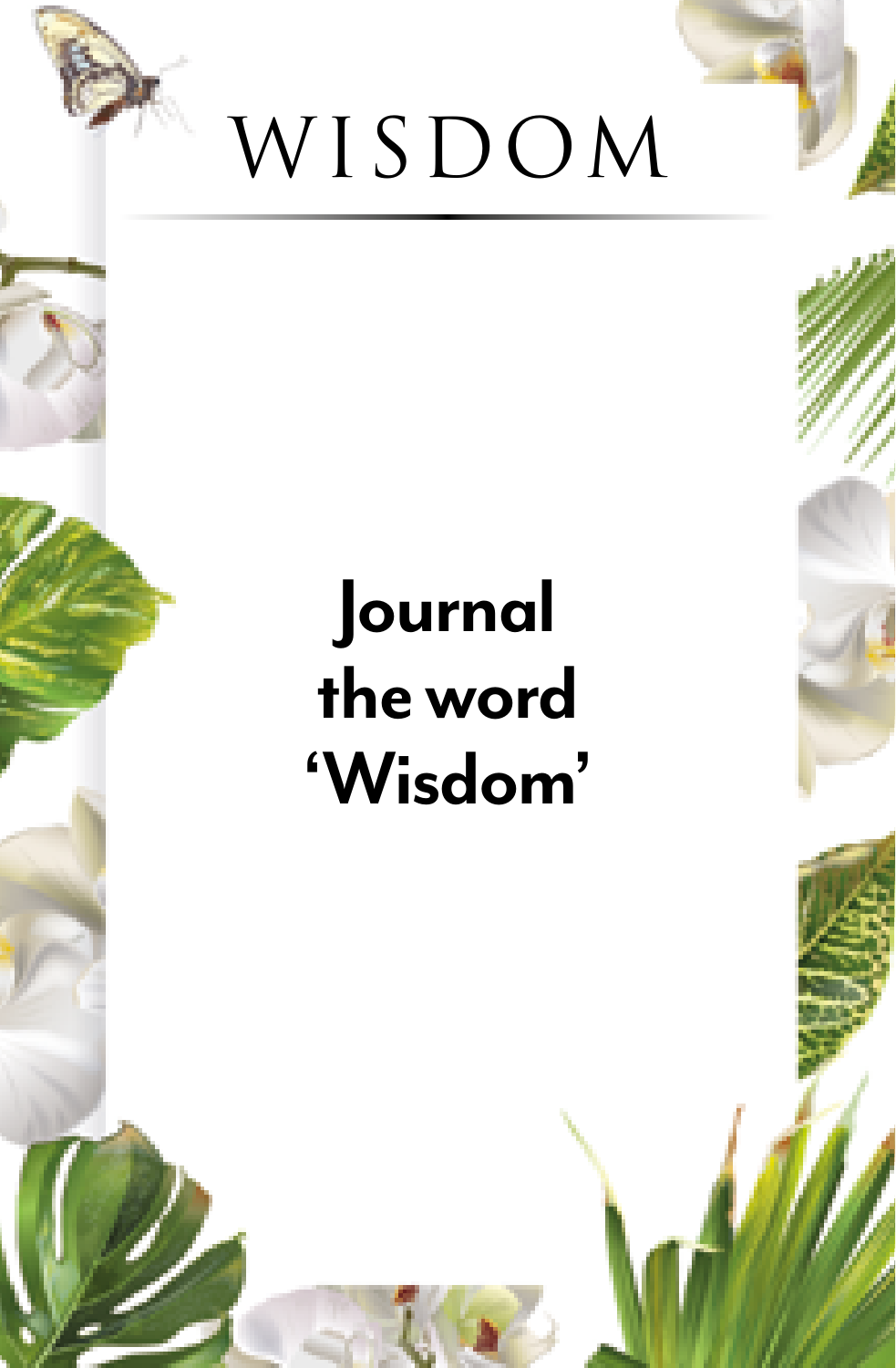

**What advice would a wise ancient tree have to give you about your current challenge?**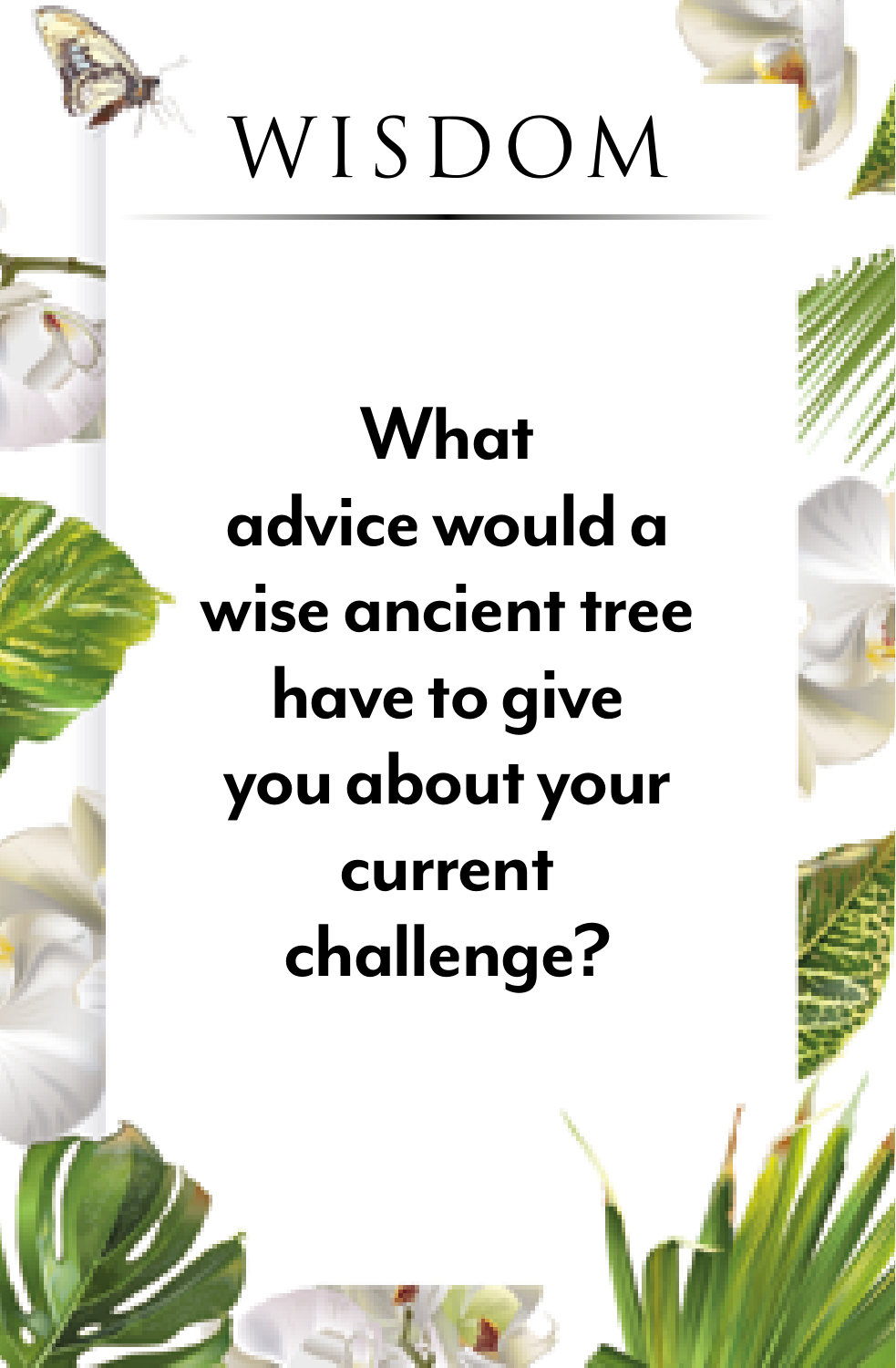

**Looking back over your life, what have you grown through and into?**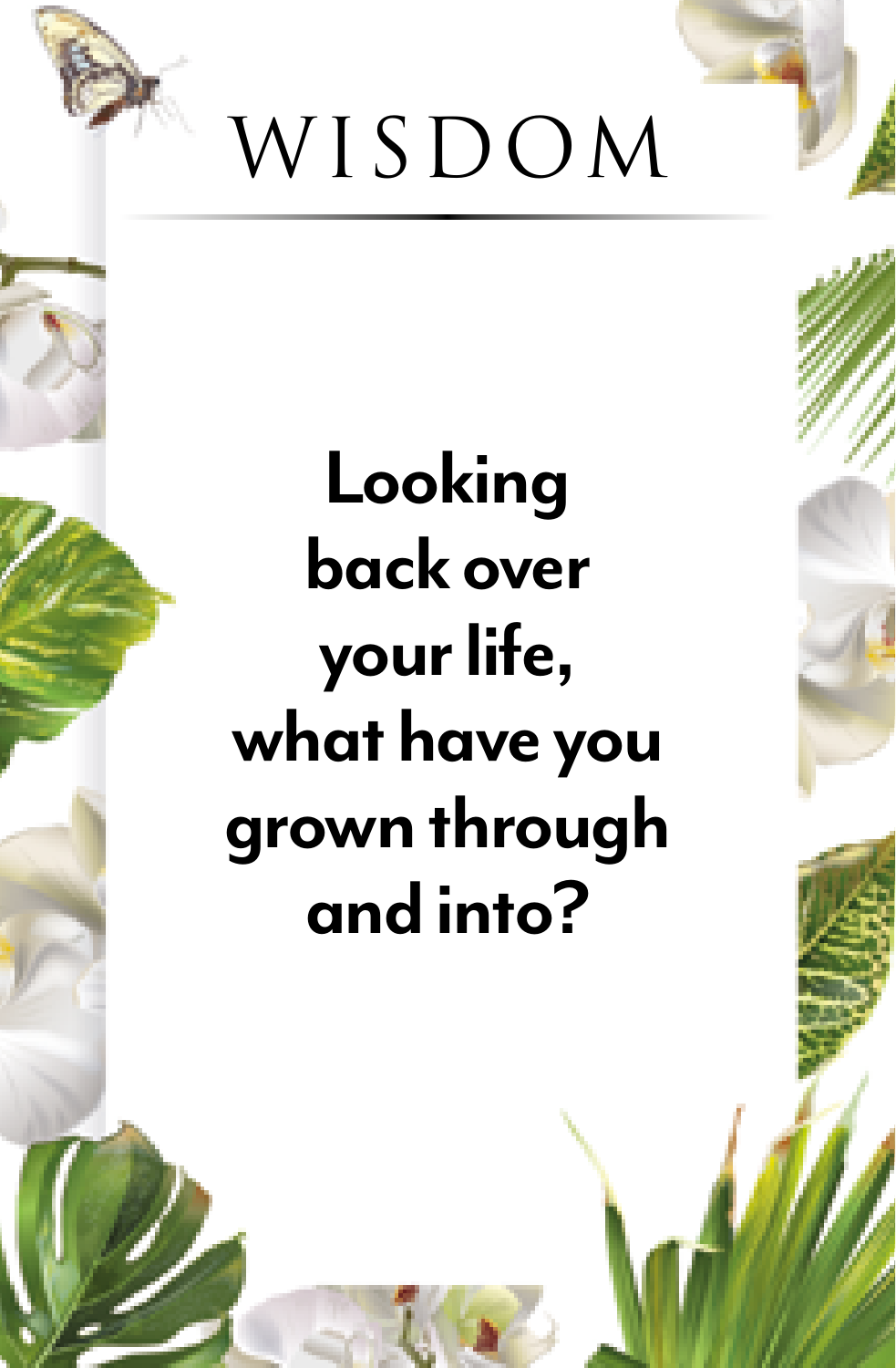

#### **What question would you take with you on a walk today?**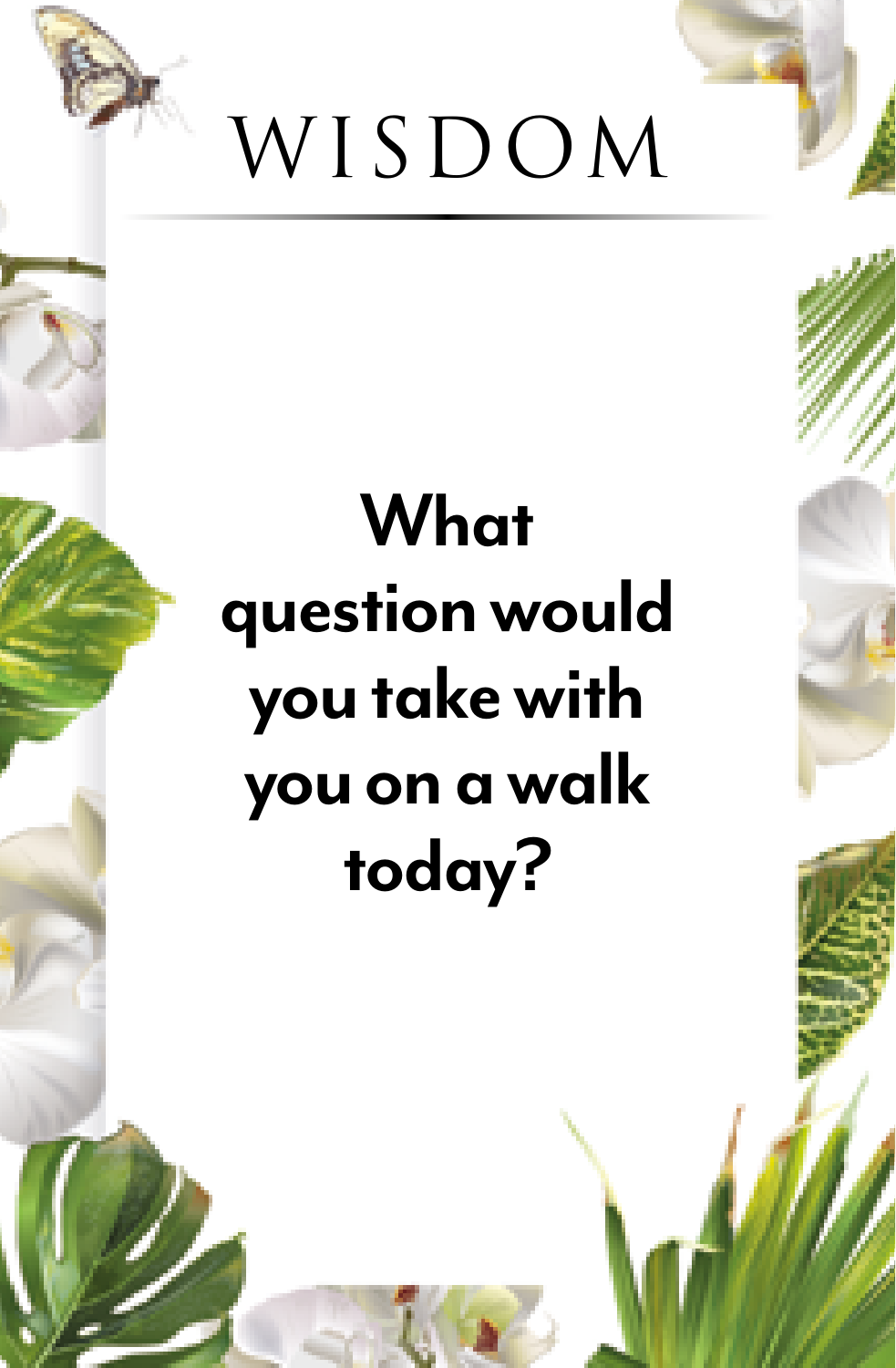

**Allowing myself to accept who I am, what might this mean for who I am becoming?**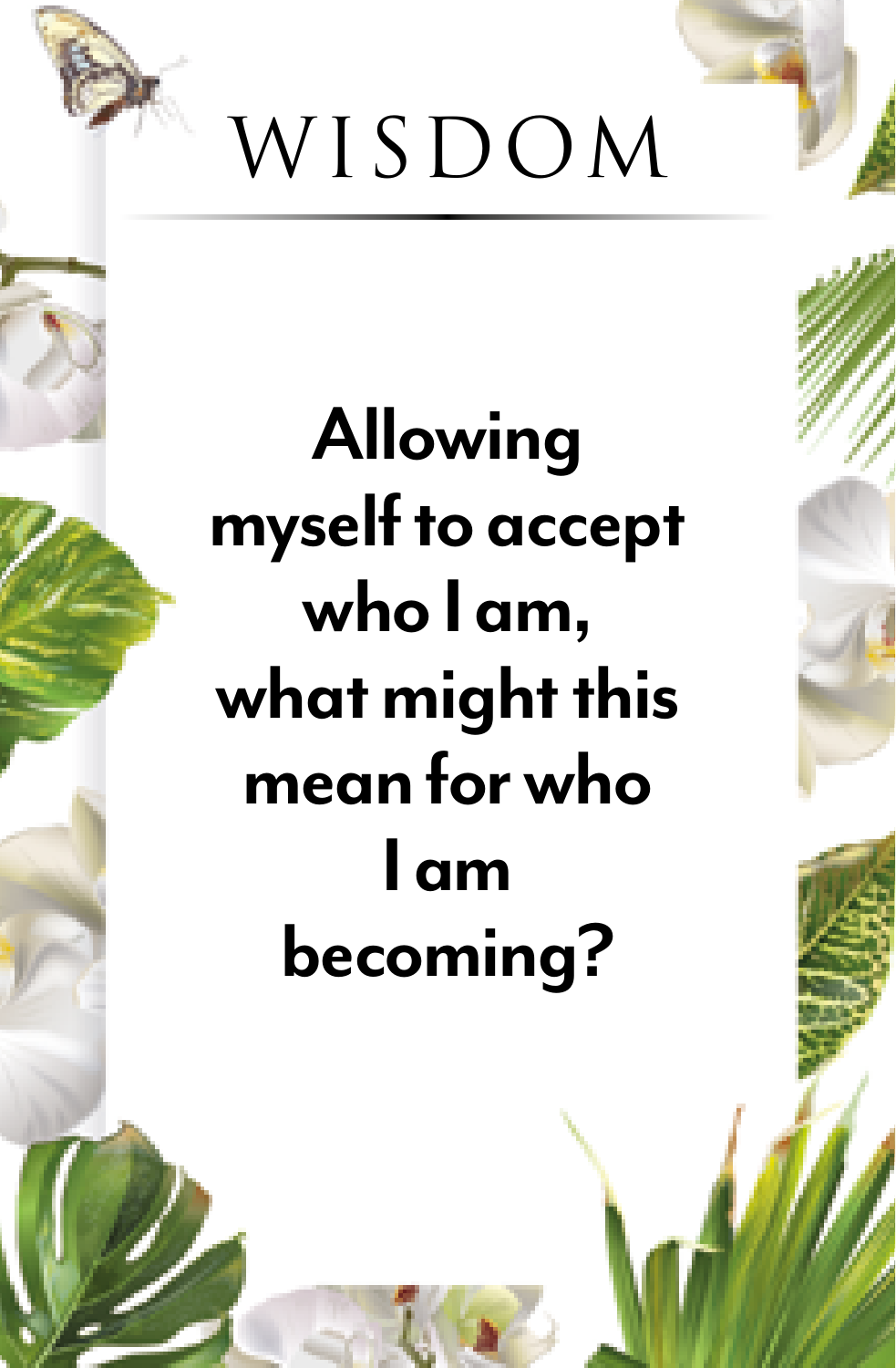

#### **If you stood tall like a tree what might your wise self whisper to you?**